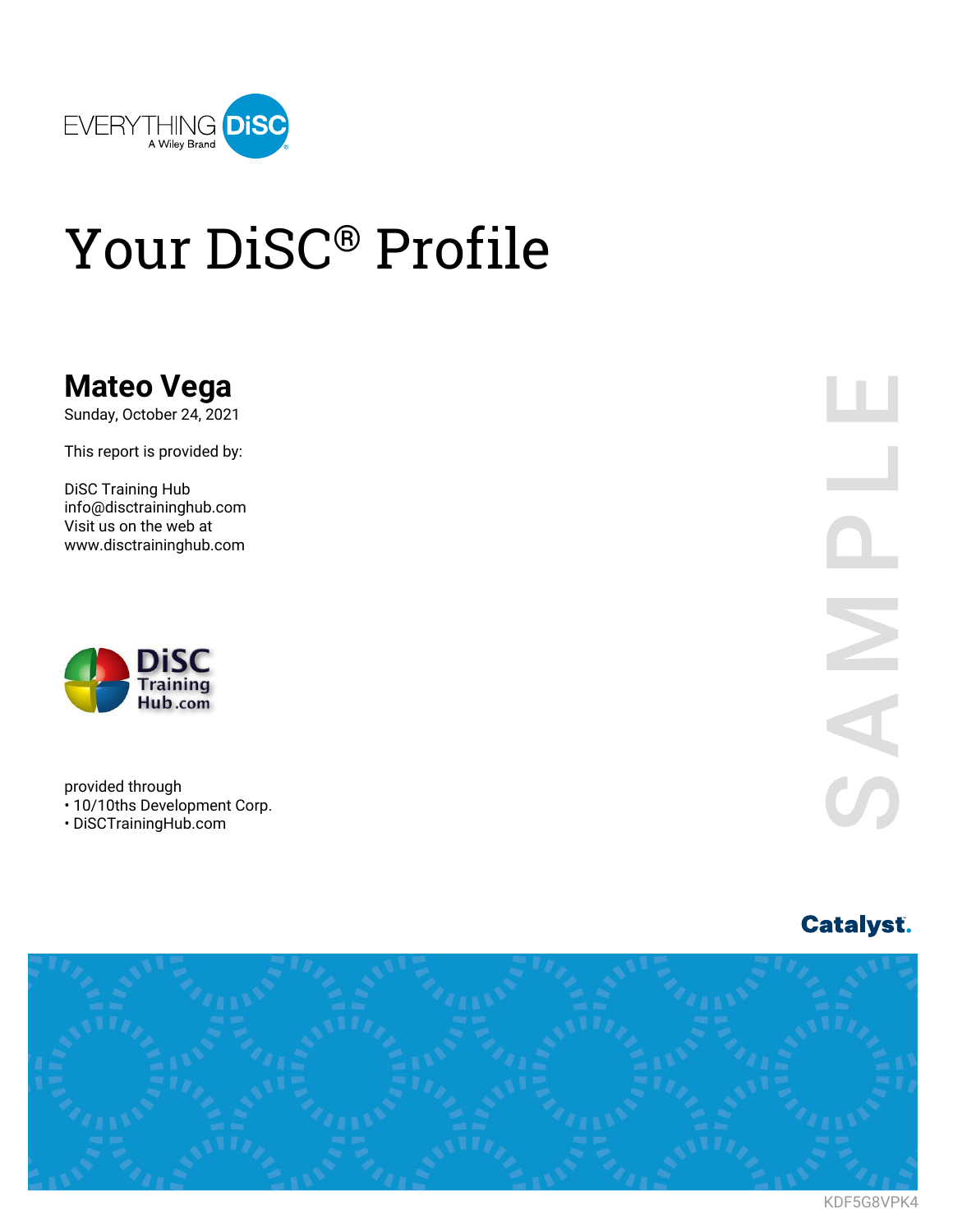# In Your Report



#### **FUNDAMENTALS**



### **WORKPLACE**

| You and Other Styles ………………………………………………………………………………………WP-5 |
|------------------------------------------------------------|
|                                                            |
|                                                            |

### 

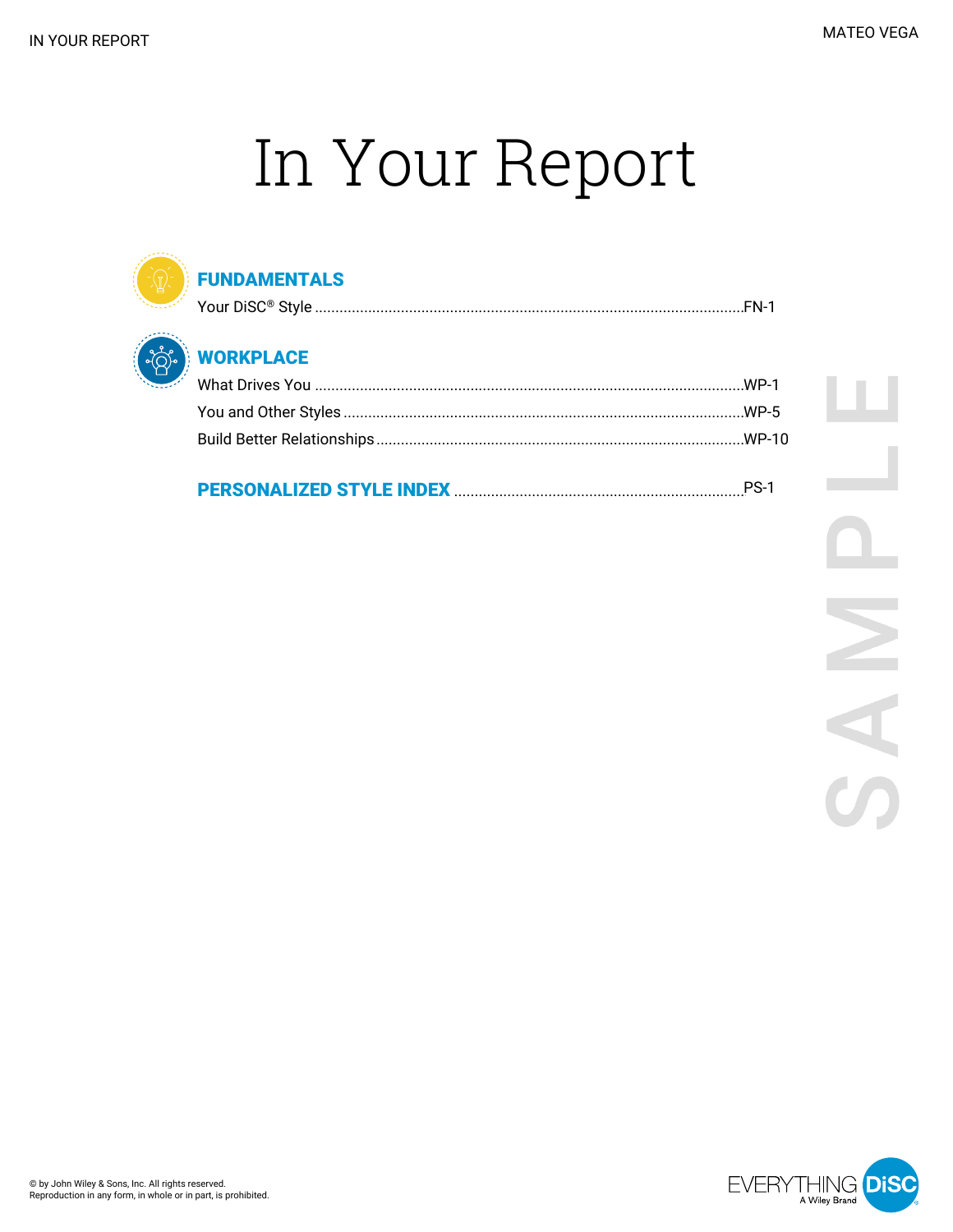# **Your DiSC® Style**

#### INTRODUCTION

Mateo, when you think of your best work experiences, what do they have in common? Maybe you had a familiarity with your team, where everyone just clicked. Coworkers considered the way you liked to communicate and collaborate. Things got done, and even conflicts ended up being productive. The environment empowered you to stretch in new ways.

DiSC® helps you transform these "best" work experiences into everyday work life. It does this by helping you understand yourself and others better, improve your relationships, and become more effective in the workplace.

To get you started, this section will introduce you to the DiSC model, your DiSC style, and the story your style reveals about you. With this foundation, you'll be ready to explore how DiSC can help you grow and thrive across a variety of contexts.

#### **CORNERSTONE PRINCIPLES**

- All DiSC styles and priorities are **equally valuable** and everyone is a blend of all four styles.
- Your work style is also influenced by **other factors** such as life experiences, education, and maturity.

### OVERVIEW OF THE DiSC® MODEL

#### **Dominance**

- Direct
- Firm
- Strong-willed
- Forceful
- Results-oriented

### **Conscientiousness**

- Analytical
- Reserved
- Precise
- Private

**FN 1**

• Systematic



#### **Influence**

**Fundamentals** 

**YOU WILL LEARN**

1. The basics of the DiSC model 2. Your DiSC style 3. What your style says about you

- Outgoing
- Enthusiastic
- Optimistic
- High-spirited
- Lively

#### **Steadiness**

- Even-tempered
- Accommodating
- Patient
- Humble
- Tactful



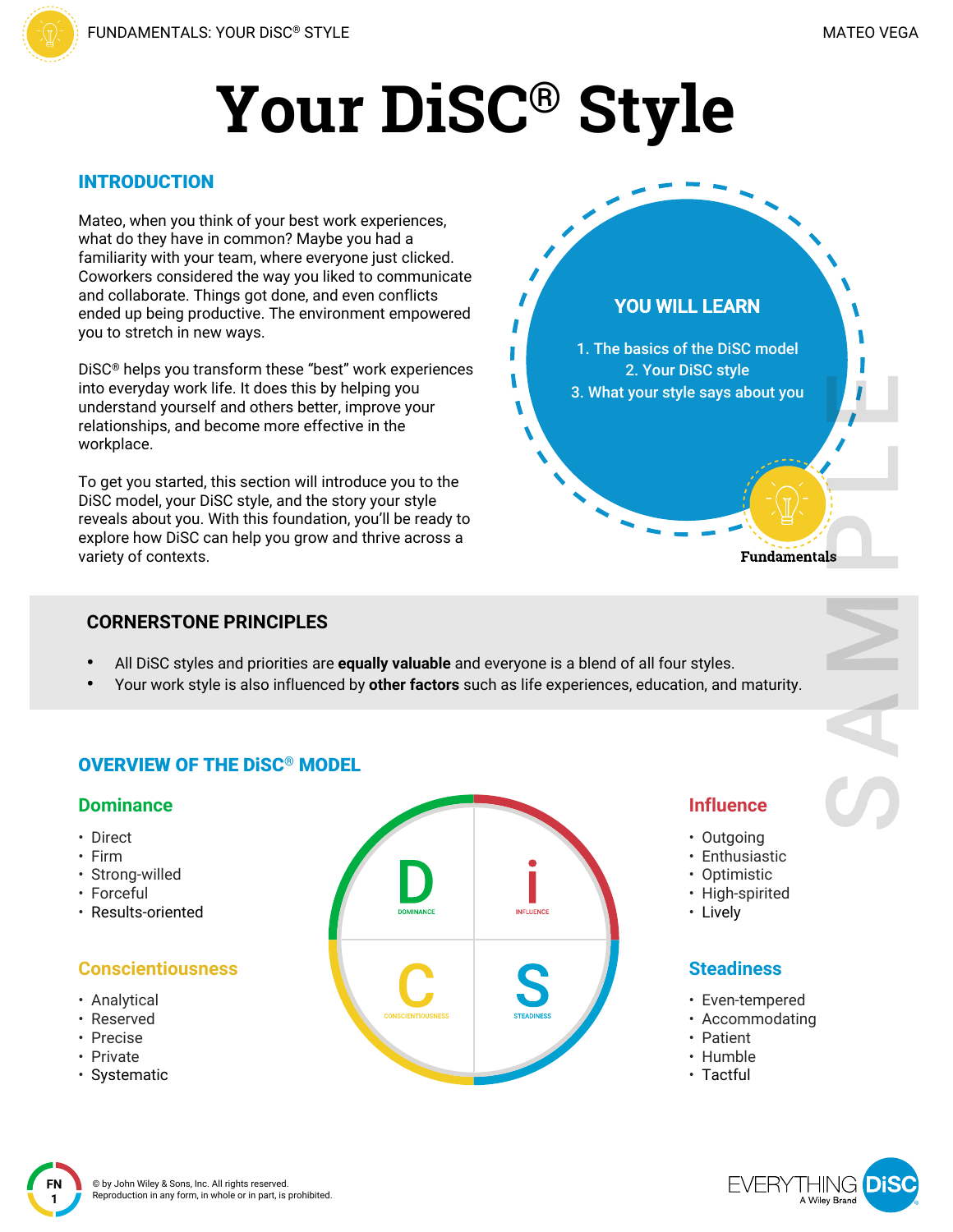## Your DiSC® Overview

#### YOUR DOT

**This report is personalized to you, Mateo, based on your assessment results.** In order to get the most out of your experience, you'll need to understand your personalized DiSC® map, pictured to the right. As you saw on the previous page, the Everything DiSC® model is made up of four basic styles: D, i, S, and C. Each style is divided into three regions. The picture to the right illustrates the 12 different regions where a person's dot might be located.

Your dot location shows your DiSC style. Because your dot is located in the S region but is also near the line that borders the C region, you have an SC style.

Keep in mind that everyone is a blend of all four styles, but most people tend strongly toward one or two styles. Whether your dot is in the center of one style or in a region that borders two, **no dot location is better than another.** All DiSC® styles are equal and valuable in their own ways.

### Di iD D **DC** iS **CD** Si S C **CS** SC

#### Your DiSC® Style: SC

People with the SC style tend to be thoughtful, steady, and committed to being dependable for others.

#### **CLOSE TO THE EDGE OR CLOSE TO THE CENTER**

A dot's **distance from the edge** of the circle shows how naturally inclined a person is to encompass the characteristics of his or her DiSC style. A dot positioned toward the edge of the circle indicates a strong inclination toward the characteristics of the style. A dot located between the edge and the center of the circle indicates a moderate inclination. And a dot positioned close to the center of the circle indicates a slight inclination. A dot in the center of the circle is no better than one on the edge, and vice versa. Your dot location is about halfway between the edge of the circle and the center, so you are **moderately inclined** and probably relate fairly well to the characteristics associated with the SC style.

Now that you know a little bit about the personalization of your DiSC Map, you'll learn more about what your dot **location says about you. You'll also learn some basic information about the other DiSC styles.**

**FN 2**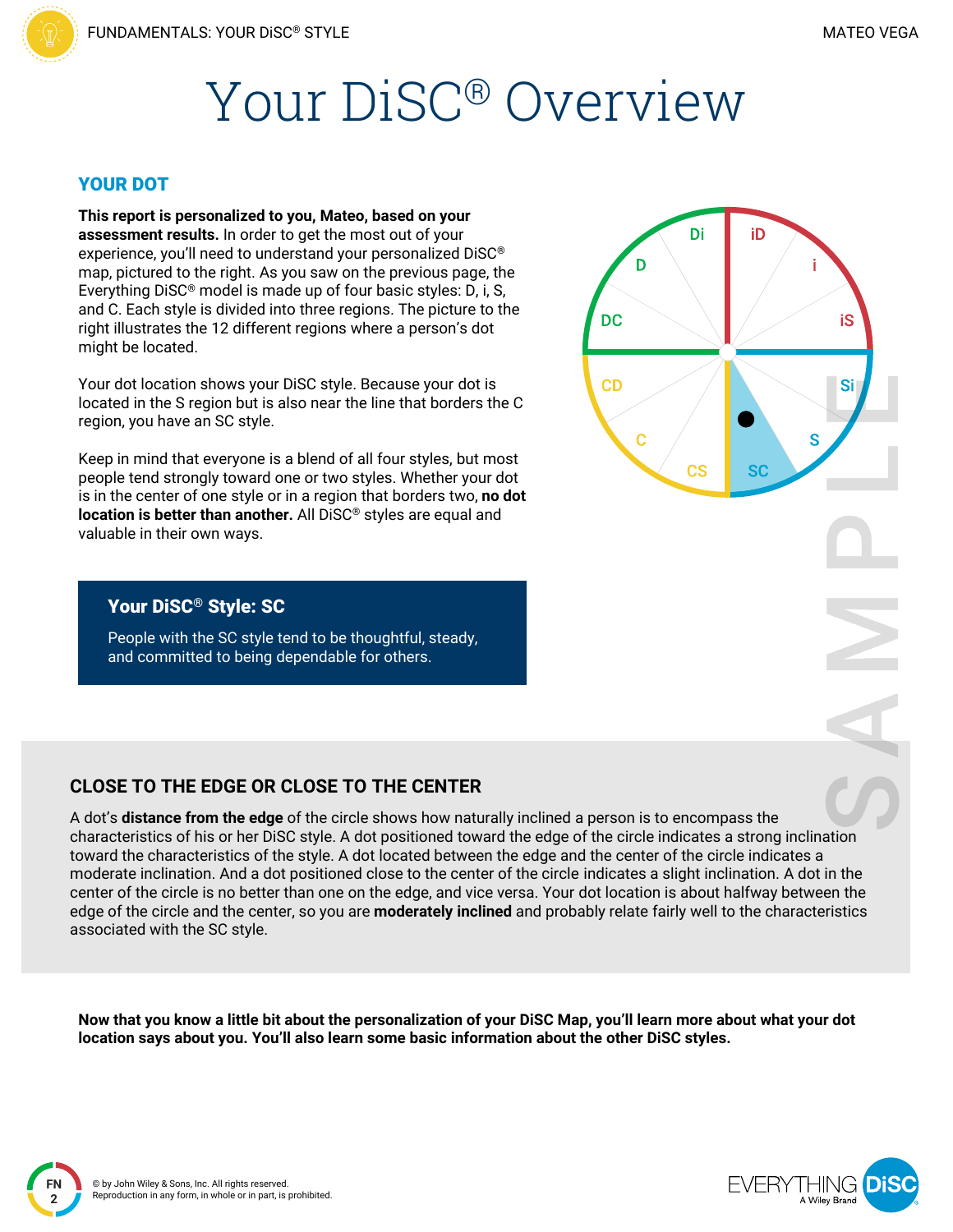### Your SC Style

#### YOUR DOT TELLS A STORY

Because you have an SC style, Mateo, you show steadiness and consistency, and you tend to be conscientious and reliable. Overall, you probably want to be known as someone people can count on. Compared to others, you have more patience for routine projects. Most likely, you plan ahead, allowing enough time to complete your responsibilities at the pace you prefer.

Likewise, you probably prefer a workplace that provides stability and a sense of security. Most likely, you enjoy having clearly defined expectations and procedures. Having ownership of specific tasks and responsibilities may be more comfortable for you than taking on high-pressure roles or projects. When you've established a comfortable routine, you probably feel most equipped to perform your best work.



Your dot location determines your shading, which indicates your comfort zone. Activities associated with your comfort zone may come more naturally to you, while those outside may take more energy.

In general, you want to process information carefully, and you usually avoid hasty decisions. You tend to steer clear of big risks, so when considering bold options, you probably take extra time to consider potential obstacles. Your commitment to proven, time-tested methods often causes you to resist new and innovative ideas. While your decisions are probably well thought out, others may feel that your caution can occasionally get in the way of progress.

You prefer to do things correctly the first time to avoid being criticized or letting other people down. Most likely, you tend to double-check your work, so others may be comfortable calling on you to complete projects that require care. However, while you tend to produce consistent results, you may occasionally focus on specifics at the expense of the big picture.

Like others with the SC style, you tend to be soft-spoken, and you don't want to force your ideas on others. Because you're fairly reserved, you may prefer to keep a low profile in meetings and social gatherings. While your unassuming nature probably makes you seem approachable, those who are more outgoing or forceful may struggle to read your more subtle communication style.

Because you're unlikely to focus primarily on status, power, or attention, you're probably fine working quietly behind the scenes. While you like to feel appreciated, you may get embarrassed if praise is too public or gushing. In fact, because you're fairly humble, you likely prefer to celebrate the accomplishments of your whole team or organization.

When communicating with others, you tend to maintain a diplomatic approach. Most likely, you avoid topics that could spark controversy. Rather, you strive to think carefully before speaking, and you admire others who share this tendency. Because you're focused on maintaining harmony, you sometimes may be taken aback by those who have less concern for diplomacy.

Because you're often uncomfortable with aggression and emotionally-charged situations, you probably dislike direct conflict. At times, you may feel that your need for stability and security is threatened when people don't get along. When things become heated, you may try to change the topic. If this doesn't work, you sometimes simply give in to relieve the tension.

Mateo, like others with the SC style, your most valuable contributions to the workplace may include your consistency, your humble approach to teamwork, and your eye for quality. In fact, these are probably some of the qualities that others admire most about you.



**FN 3**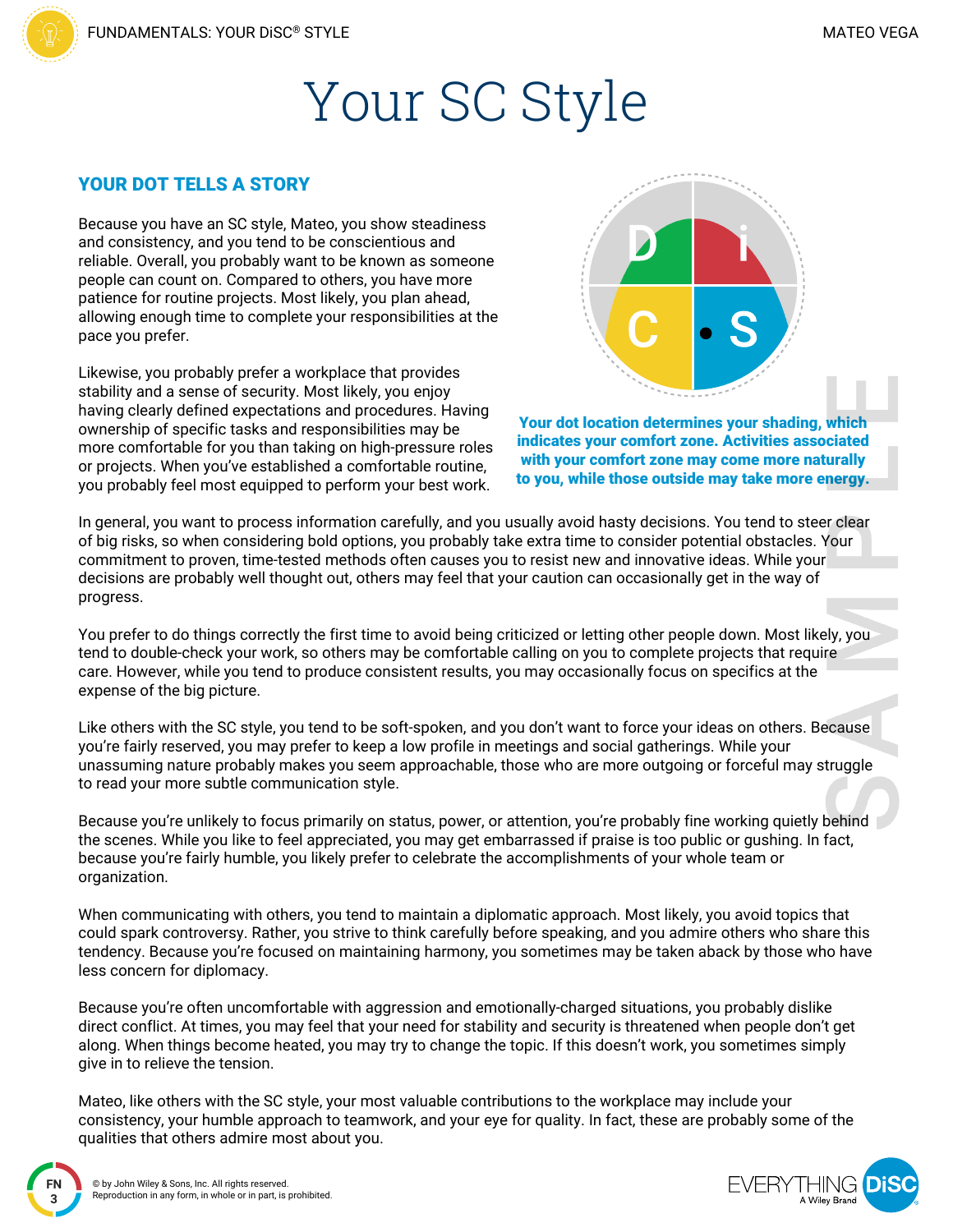## Overview of DiSC®

The graphic below provides a snapshot of the four basic DiSC® styles.

| <b>Dominance</b>                                                                           | <b>Influence</b>                                                                                                                                                                          |
|--------------------------------------------------------------------------------------------|-------------------------------------------------------------------------------------------------------------------------------------------------------------------------------------------|
| Values: getting immediate results,<br>taking action, challenging self and<br>others        | Values: expressing enthusiasm, taking<br>action, encouraging collaboration                                                                                                                |
| Motivated by: power and authority,<br>competition, winning, success                        | Motivated by: social recognition, group<br>Active<br>activities, friendly relationships<br>Fast-paced<br>Outspoken<br>Fears: social rejection, disapproval, loss                          |
| Fears: loss of control, being taken<br>advantage of, vulnerability                         | Dynamic<br>of influence, being ignored<br><b>Bold</b>                                                                                                                                     |
| Characteristics: self-confidence,<br>directness, forcefulness, risk-taking                 | Characteristics: charm, enthusiasm,<br>sociability, optimism, talkativeness                                                                                                               |
| Limitations: lack of concern for<br>others, impatience, insensitivity                      | Limitations: impulsiveness,<br>disorganization, lack of follow-through                                                                                                                    |
| Questioning<br>Logic-focused<br>Objective<br><b>Skeptical</b><br>Challenging               | Accepting<br>People-focused<br>Empathizing<br>Receptive<br>S<br>Agreeable                                                                                                                 |
| <b>Conscientiousness</b>                                                                   | <b>Steadiness</b>                                                                                                                                                                         |
| <b>Values: ensuring accuracy,</b><br>maintaining stability, challenging<br>assumptions     | Values: giving support, maintaining<br>stability, enjoying collaboration                                                                                                                  |
| Motivated by: opportunities to use<br>expertise or gain knowledge, attention<br>to quality | Motivated by: stable environments,<br>sincere appreciation, cooperation,<br>Thoughtful<br>opportunities to help<br>Calm<br><b>Methodical</b><br>Fears: loss of stability, change, loss of |
| Fears: criticism, slipshod methods,<br>being wrong                                         | Moderate-paced<br>harmony, offending others<br>Careful                                                                                                                                    |
| <b>Characteristics:</b> precision, analysis,<br>skepticism, reserve, quiet                 | Characteristics: patience, team player,<br>calm approach, good listener, humility                                                                                                         |
| <b>Limitations: overly critical, tendency</b><br>to overanalyze, isolates self             | Limitations: overly accommodating,<br>tendency to avoid change, indecisiveness                                                                                                            |



**FN 4**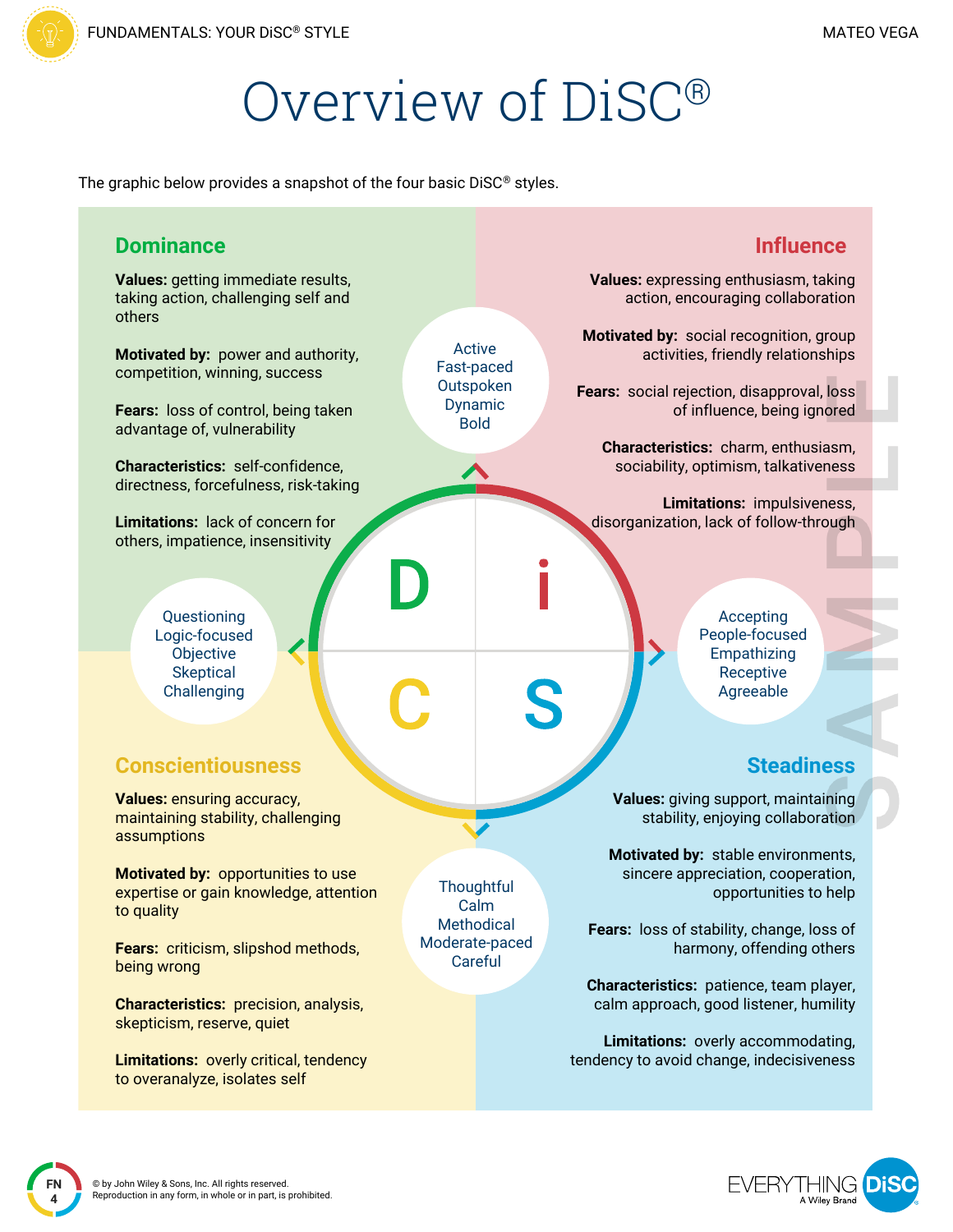

#### INTRODUCTION

Mateo, have you ever noticed that there are certain things you tend to focus on at work? Or that you're energized by some tasks but dread doing others?

We all bring different preferences and tendencies to the workplace. Some of us focus on making rapid progress. Others advocate for a more cautious approach. Some people seek out collaboration and interaction. Others prefer to go it alone.

In the pages that follow, you'll gain a deeper understanding of what you bring to the workplace. What do you care about? What motivates you? What frustrates you? Personalized strategies built on these insights will then help you increase your effectiveness and satisfaction at work.



#### THE DiSC® MODEL

Your dot location and style are shown below, along with information on what people with different DiSC styles often value in the workplace.

#### **Dominance**

#### **Cares about:**

- Making quick progress
- Pushing through obstacles

#### **Conscientiousness**

#### **Cares about:**

**WP 1**

- Getting things right
- Maintaining high standards



#### **Influence**

#### **Cares about:**

- Building strong relationships
- Being part of exciting new ventures

#### **Steadiness**

#### **Cares about:**

- Creating a harmonious environment
- Being a good teammate

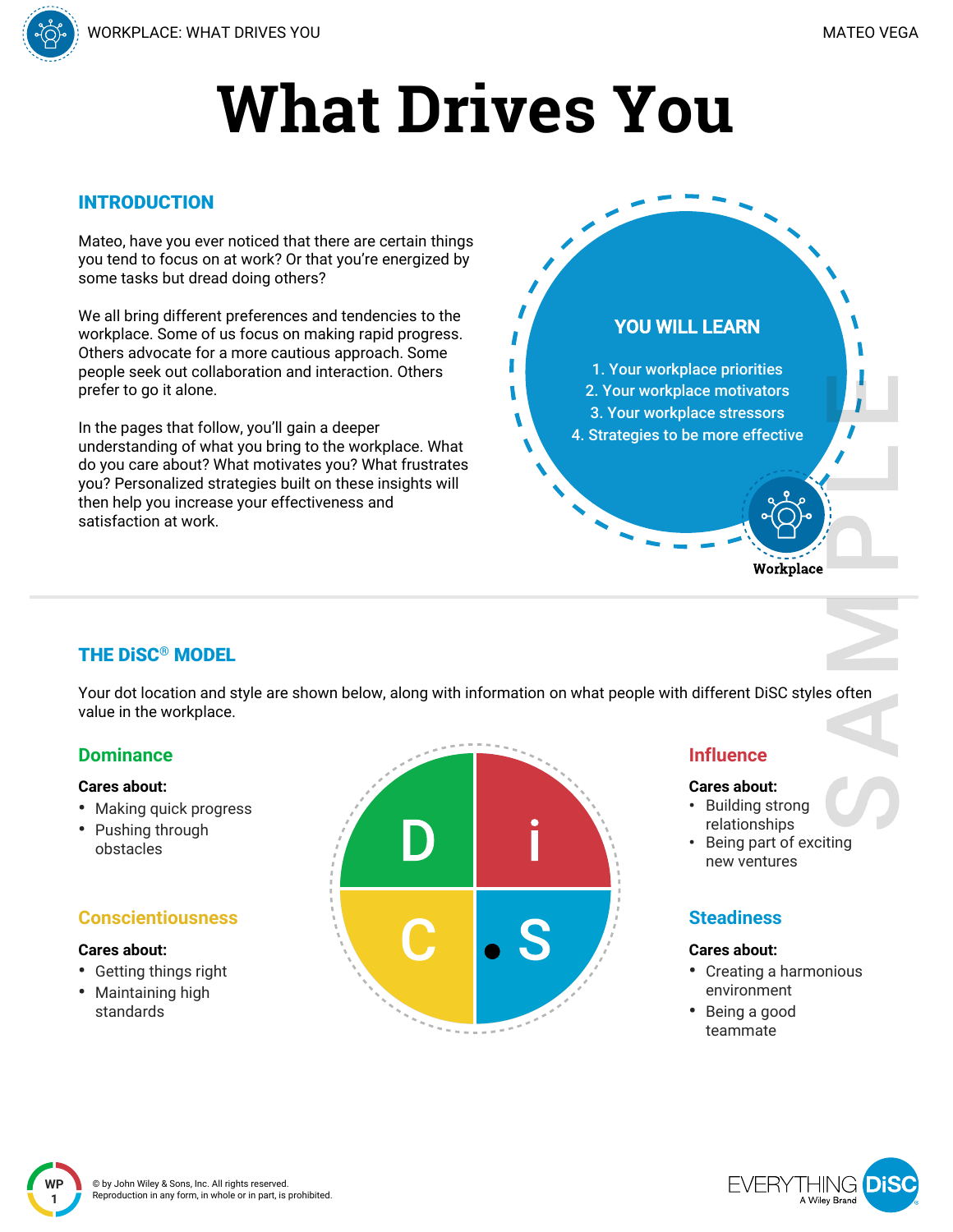## Your DiSC<sup>®</sup> Style at Work

#### WORKPLACE PRIORITIES

The eight words around the Everything DiSC® map are what we call priorities, or the primary areas where people focus their energy in the workplace. Your shading shows your comfort zone and the priorities that tend to shape your workplace experience. The closer your comfort zone shading comes to a priority, the more likely you are to focus your energy on that area. Everyone has at least three priorities, and sometimes people have four or five. Having five priorities is no better than having three, and vice versa.

Typically, people with the SC style have shading that touches Stability, Support, and Accuracy. Your shading stretches to include Action, which isn't characteristic of the SC style.



#### **Maintaining Stability**

Mateo, you're most comfortable in a calm, predictable setting. You probably do your best to minimize surprises and produce reliable outcomes. To that end, impulsivity usually makes you uncomfortable, and you prefer to work systematically without the distraction of a chaotic environment. You focus on maintaining stability, and people know that they can count on you to follow through.

#### **Giving Support**

People with the SC style tend to be calm and considerate. You prefer to have harmony in your relationships, and you like to know that the people around you are happy. As a result, you're usually willing to offer help or listen patiently when needed. Because an orderly, peaceful environment is important to you, you're willing to put your own needs aside to give the support that's needed.

#### **Ensuring Accuracy**

Like others with the SC style, you tend to be careful and methodical. You are uncomfortable with sloppy, subpar work, so you probably place pressure on yourself to get things right. Likewise, you prefer to study your options carefully and make decisions based on objective facts. Overall, you focus on being accurate to ensure predictable outcomes.

#### **Taking Action**

**WP 2**

Also, you appear to place a high value on swift, immediate progress, a characteristic that is unusual for the SC style. You probably prefer to get going right away, and you may become impatient with obstacles that stand in your way. You're unlikely to be intimidated by rapid change or the need to improvise. Once you've chosen a course of action, you tend to stick to it and keep moving.

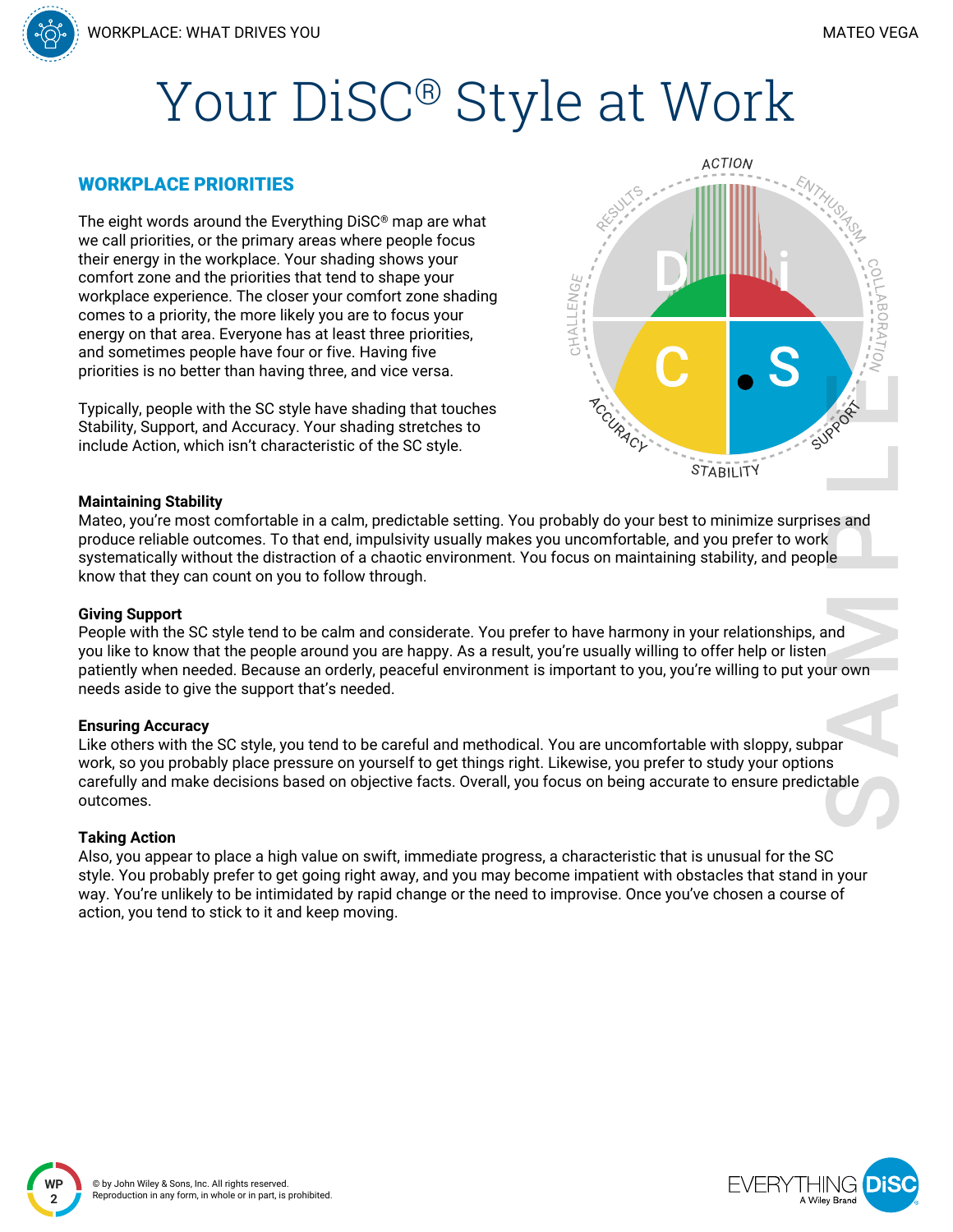

#### WHAT MOTIVATES YOU?

Different people find different aspects of their work motivating. Like other people with the SC style, you probably like to work in a stable, supportive environment where people are free to accomplish their tasks without a lot of pressure. Most likely, you prefer to maintain high standards and follow reliable, well-established procedures. However, you may also enjoy working in a fast-paced environment where progress happens quickly, and this is less typical of the SC style.

#### You probably enjoy many of the following aspects of your work:

- Working steadily toward a goal
- Supporting people when they face a challenge
- Following efficient systems or procedures
- Bringing organization to a project
- Catching errors or flaws in designs
- Providing accuracy and precision
- Maintaining high standards
- Getting things moving
- Initiating change

#### WHAT IS STRESSFUL FOR YOU?

Then there are those aspects of your work that are stressful for you. Because you value dependable outcomes, you may become anxious if you're thrown into an environment that is too unpredictable. You may find it hard to make important decisions before studying all your options. In addition, because you're uncomfortable with conflict, you may avoid people you see as overly argumentative or forceful. At the same time, unlike others with the SC style, you may become frustrated when things aren't moving as quickly as you would like.

#### Many of the following aspects of your work may be stressful for you:

- Making decisions without time to weigh the pros and cons
- Dealing with angry or argumentative people
- Working without clear guidelines
- Having to argue for your point of view
- Dealing with conflict

**3**

**2-3 WP**

- Working in a chaotic environment
- Improvising a new course of action
- Moderating your quick pace
- Working methodically toward long-term goals



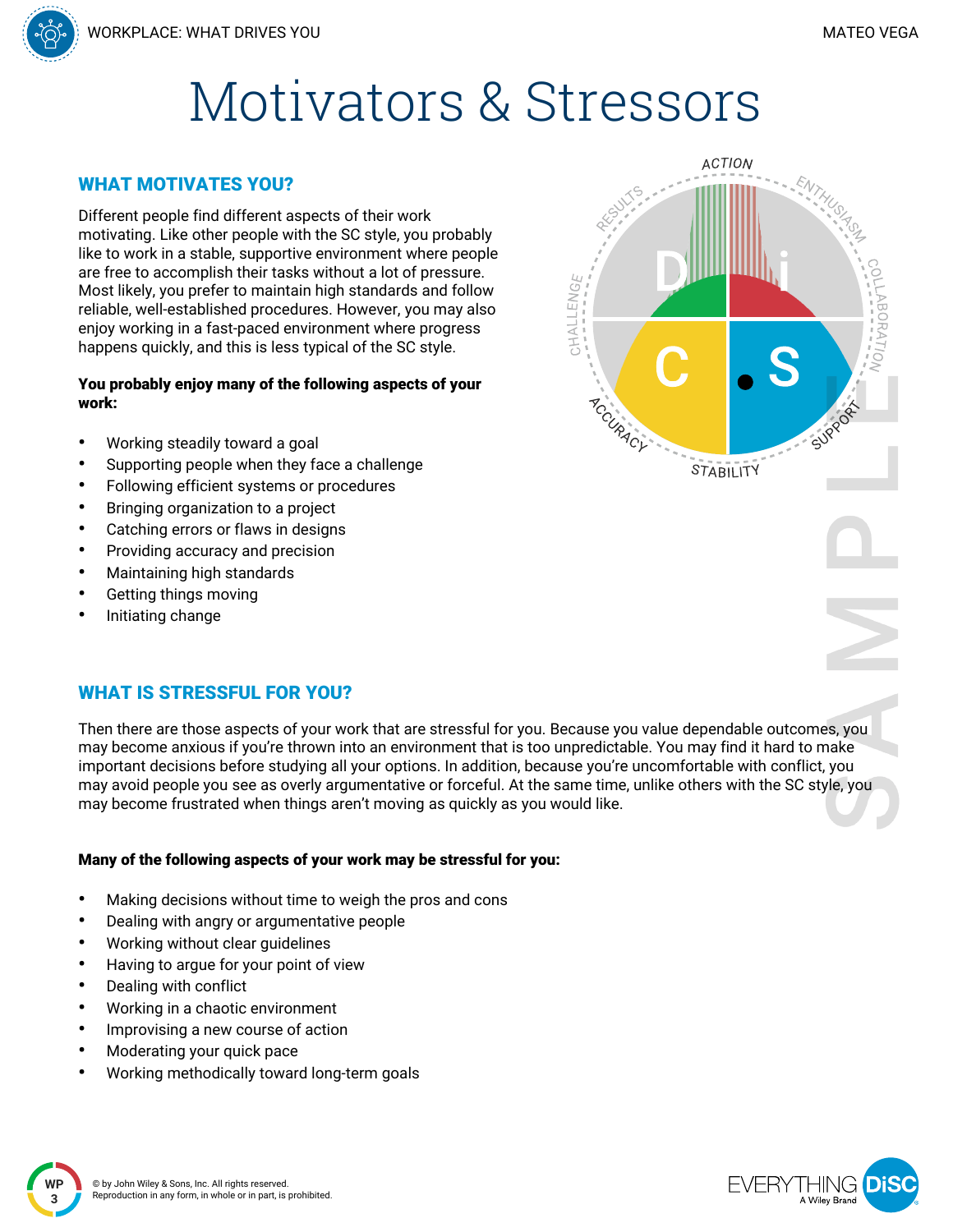## Strategies for Effectiveness

Mateo, the three key strategies below can help you apply what you've learned about your style to becoming more effective at work and positively contributing to your organization's culture.

#### SHOW MORE WILLINGNESS TO WORK AS PART OF A TEAM

Because you often like to use your own judgment and control your workflow, you may prefer to work independently. However, if people sense that you're closed off to teamwork, they're less likely to approach you for input and it may stifle the flow of ideas within your group. By showing more openness to collaboration, you can benefit from the talents of those around you.

- Invite people to share their opinions, and remember that asking for input is a sign of prudent decision-making.
- Focus on building a communication network that will help you make sound decisions and manage errors.





You tend to be somewhat private, and as a result, you may fail to make important connections with people in your workplace. People who are expressive and outgoing may have an easier time networking. By opening up and making your emotions more available, you may be able to gain trustworthy allies who will help you achieve your goals in the organization.

- Consider how networking with others might lead to improved results for a project and stronger connections for you.
- Ask yourself whether you could be more expressive in certain situations, which could make it easier for others to connect with you.



You may find it hard to take a firm stance when you feel you're being pressured to take a different direction. As you've probably discovered, a lot of people are willing to push their plans on someone who they think will give in. If you continually back off from your own ideas too easily, people might assume you're generally indifferent, and they may have less regard for your preferences in the future.

- Remind yourself that just because others are confident doesn't mean their ideas are better than yours.
- Consider the long-term consequences of letting your ideas be stifled.

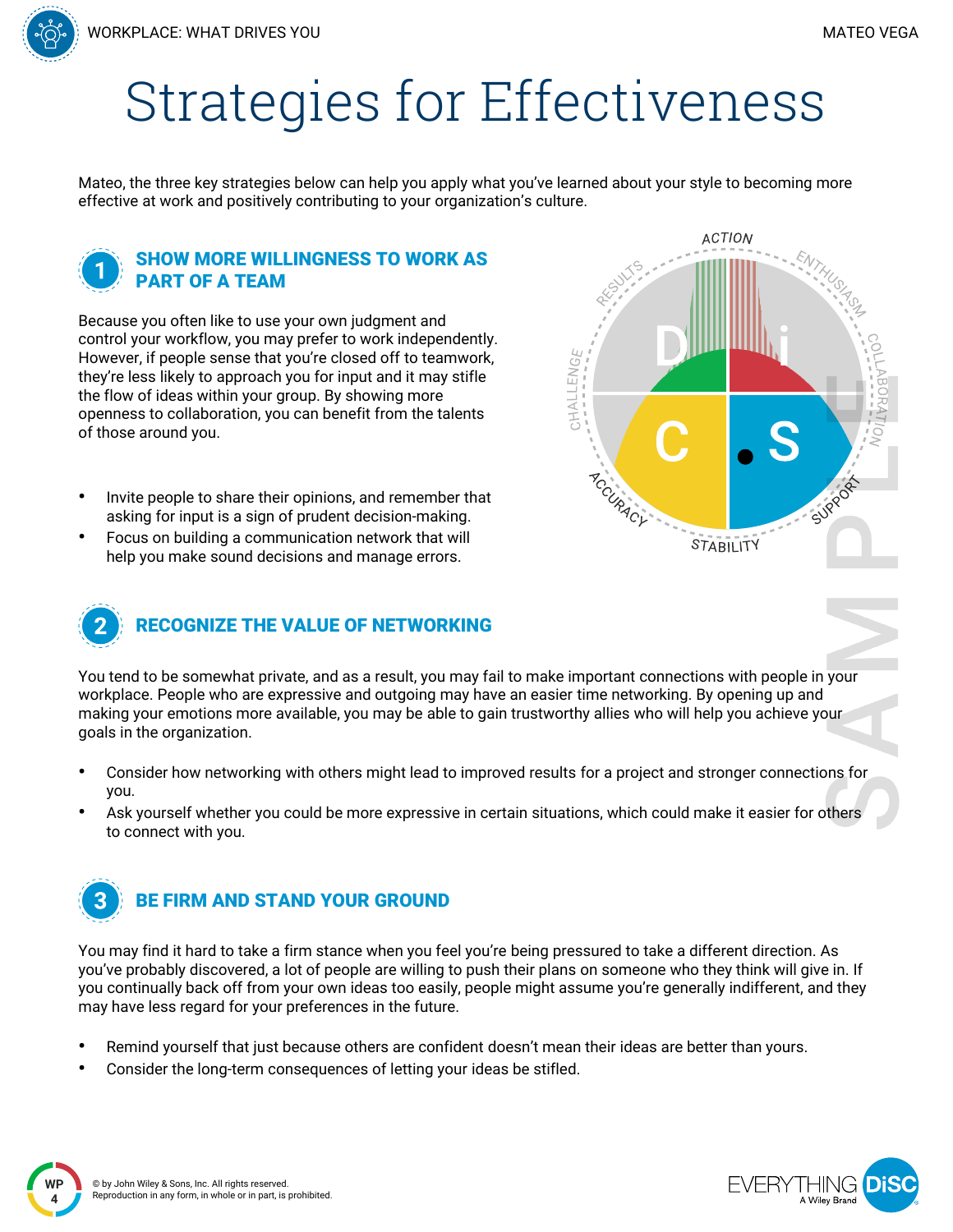

# **You and Other Styles**

ı

#### INTRODUCTION

Mateo, have you ever wondered why you connect well with some people, but find it harder to relate to others?

DiSC® gives you insight into your relationships by helping you appreciate where others are coming from. In this section, you'll learn about the different DiSC styles, so you can see what you and your colleagues have in common and where you differ. You'll explore how others' priorities compare to yours, and what that means for your relationships.

Seeing these priorities for what they are—areas where work is most meaningful for each of us—creates opportunities to appreciate differences. This lays the groundwork for stronger relationships based on understanding and respect.

#### DiSC® MODEL AND WORKPLACE PRIORITIES

The priorities around the circle show where the different styles focus their energy at work. Your dot and surrounding comfort zone (shading) are also shown. Typically, people with the SC style have shading that touches Stability, Support, and Accuracy. Your shading stretches to include Action, which isn't characteristic of the SC style.

#### **Dominance**

#### **You will notice:**

- Driving toward results
- Taking quick and bold action
- Challenging things that aren't working

#### **Conscientiousness**

#### **You will notice:**

- Striving for accuracy and high quality
- Taking a systematic approach to ensure stability
- Challenging flawed ideas and approaches



#### **Influence**

**YOU WILL LEARN**

1. The workplace priorities of other styles 2. How well you might relate to those priorities 3. Your similarities and differences

#### **You will notice:**

- Maintaining enthusiasm
- Taking quick action toward exciting possibilities
- Collaborating and socializing

Workplace

#### **Steadiness**

#### **You will notice:**

- Being supportive and patient with others
- Collaborating and cooperating
- Being dependable and eventempered to ensure stability

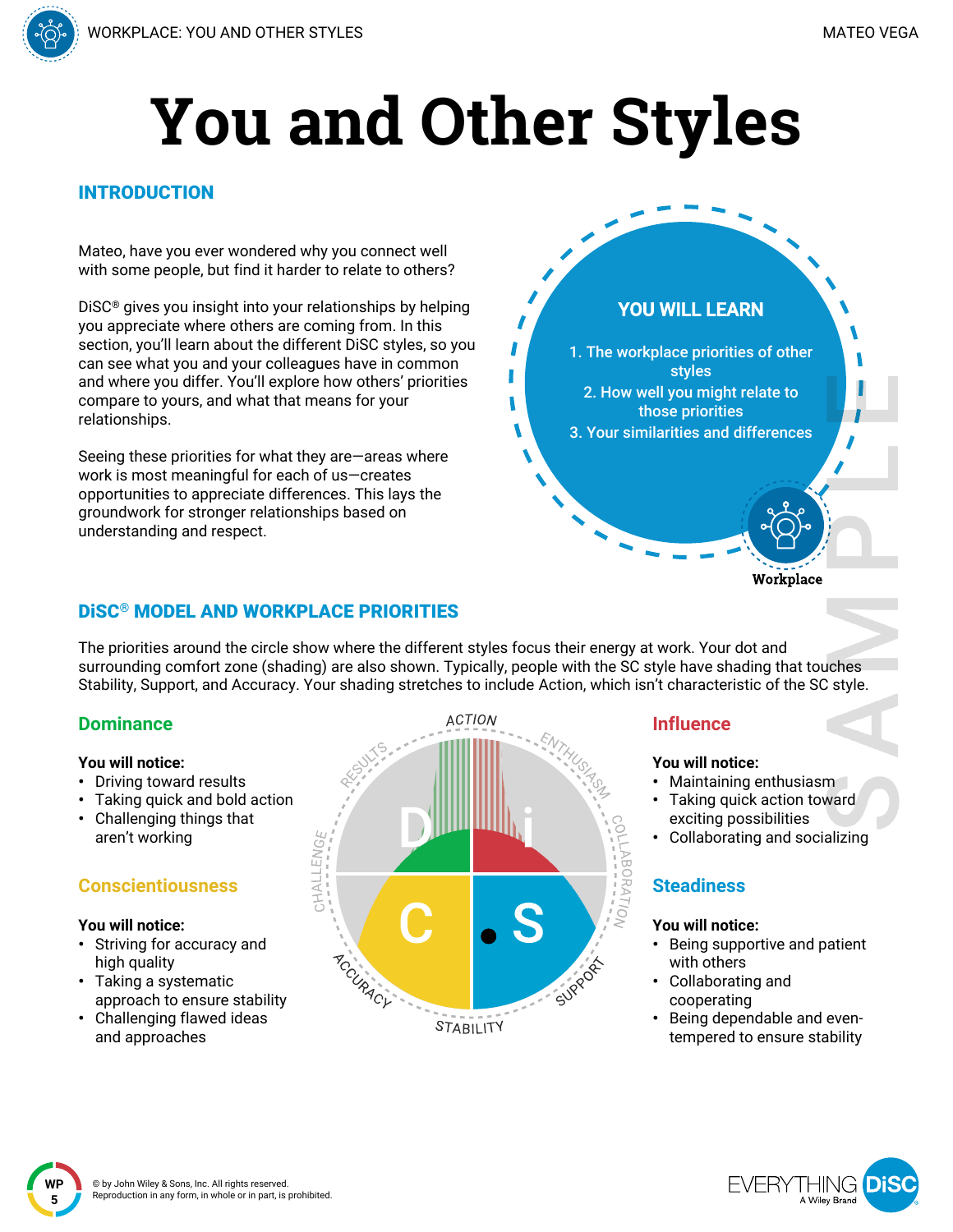

#### HOW MIGHT YOU REACT TO THE D STYLE?

Imagine that you regularly interact with someone with a D style. She's well-respected by the organization as a go-getter who delivers on her promises, but you may find her direct, forceful approach to be too aggressive. Also, because you prefer a calm, stable environment, you may have trouble with her competitive push for results.

Unlike others with the SC style, you share her priority of action, so you may welcome her desire to move swiftly. To you, this colleague seems to thrive on rapid progress, often driving toward bold and radical change, and you're usually comfortable with this kind of fastpaced work environment. But since you prefer things to be orderly, you may wonder why she seems to push her ideas through without considering how her insistent approach might throw others off balance.

Furthermore, you probably have trouble relating to her skeptical and questioning nature, and you might think that she's overly pessimistic at times. She may be less interested in supporting others than you are, and you may find that her tendency to challenge ideas makes you a bit uncomfortable when you work with her on projects.

#### To you, people with the D style may seem:



- 
- **Demanding** • **Rash**

#### WHAT IS THE MOTIVATION FOR THEIR BEHAVIOR?

#### **Results**

People with the D style tend to be strong-willed individuals who prioritize **Results**. Because they are so driven, they constantly look for new challenges and opportunities. They strive for success and won't give up just because they run into a few obstacles. Since you tend to focus more on supporting others, you may find their competitiveness difficult to relate to.

#### Action

In addition, they prioritize **Action**, so they focus on achieving their goals quickly and forcefully. Cautious and predictable environments are particularly tedious for them, and they may get impatient if others spend a lot of time analyzing ideas rather than acting on them. You're also comfortable moving at a fast pace, but you may prefer a bit more time to think things through.

#### **Challenge**

Furthermore, those with the D style also prioritize **Challenge**. Because they want to control outcomes, they're often questioning and independent-minded. They are unlikely to accept things they're unsure about, and they won't hesitate to challenge ideas that they don't agree with. Since you tend to be a little less critical, you may find it a bit difficult to relate to their challenging approach.

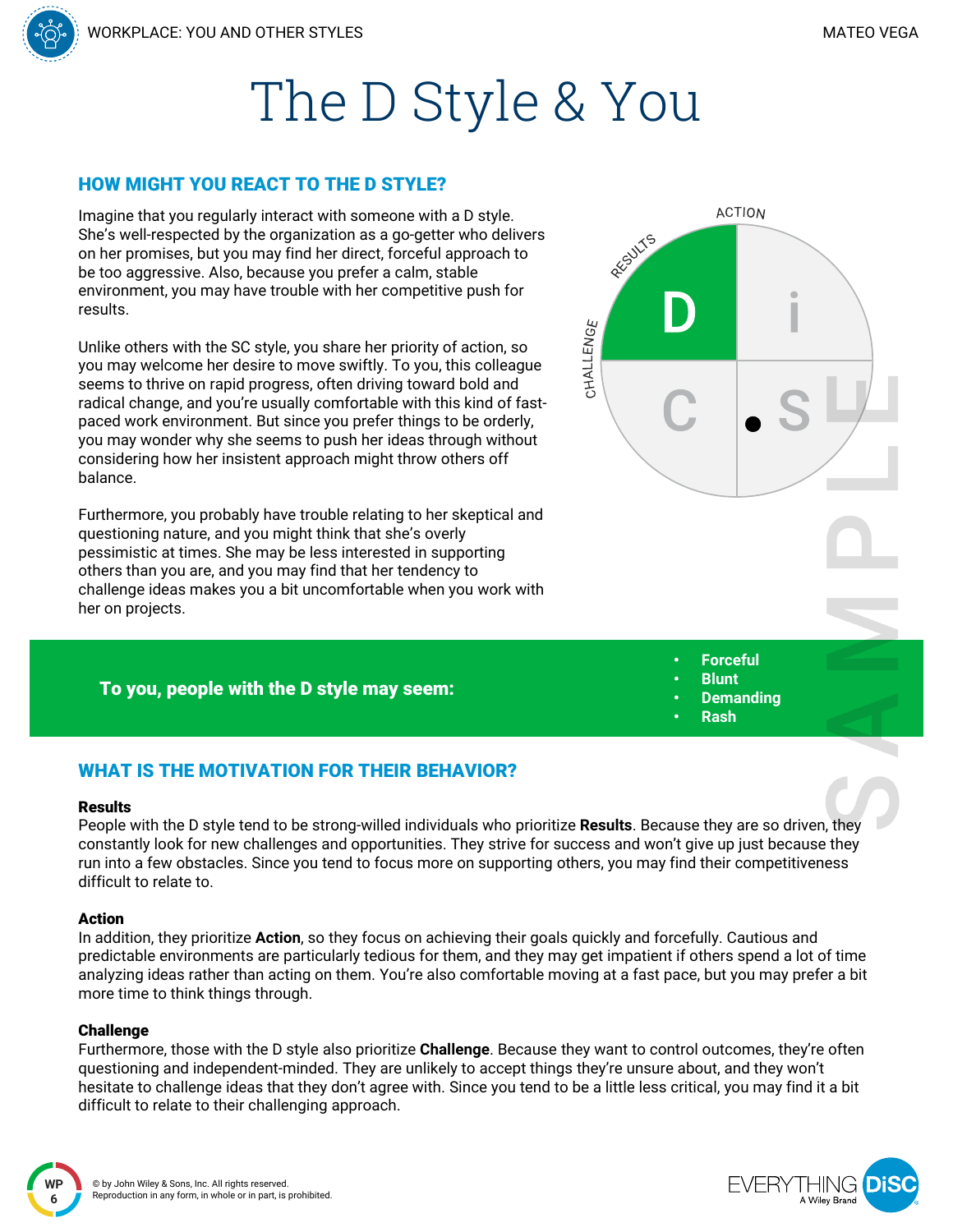

#### HOW MIGHT YOU REACT TO THE i STYLE?

Now, imagine that you also work with someone with an i style. He seems to know everyone on a first-name basis and always has the latest scoop. While you may respect his positive outlook and enthusiasm, he may seem overly optimistic to you.

Unlike others with the SC style, you share his priority of action, and you may not even push back when he initiates rapid change. Most likely, you don't mind his on-the-go approach, and you probably respect his flexibility. However, you're more likely than he is to enjoy a predictable environment, so you probably have an easier time performing routine tasks.

To you, he may seem overly concerned with being in the spotlight, and you may wonder how he gets any work done with all that socializing and joke telling. He's more focused on collaboration than you are, so you may think that he suggests working together on projects too frequently. And, because you're fairly accommodating, you may end up carrying his weight behind the scenes after he's already moved on.

#### To you, people with the i style may seem:

#### • **Talkative** • **Energetic**

- 
- **Scattered** • **Emotional**

#### WHAT IS THE MOTIVATION FOR THEIR BEHAVIOR?

#### Enthusiasm

People with the i style put a high priority on **Enthusiasm** and tend to maintain an upbeat attitude. Because they get excited about new possibilities, they may be very expressive when communicating their ideas. Because you're usually less expressive than they are, you may find their high-spirited style to be a bit overwhelming at times.

#### Action

**WP 7**

In addition, they prioritize **Action**, so they focus on making quick progress toward exciting solutions. Because they tend to be fast-paced, they may be eager to get going without spending a lot of time considering the consequences. You're probably comfortable keeping up with their swift pace, but their frequent spontaneity may strike you as reckless at times.

#### Collaboration

Furthermore, those with the i style also prioritize **Collaboration**. They enjoy meeting new people, and they probably have a talent for getting everyone involved and building team spirit. They appreciate teamwork and often gather the group to work on projects collaboratively. Although you're usually not opposed to group efforts, you're probably more comfortable working alone than they are.



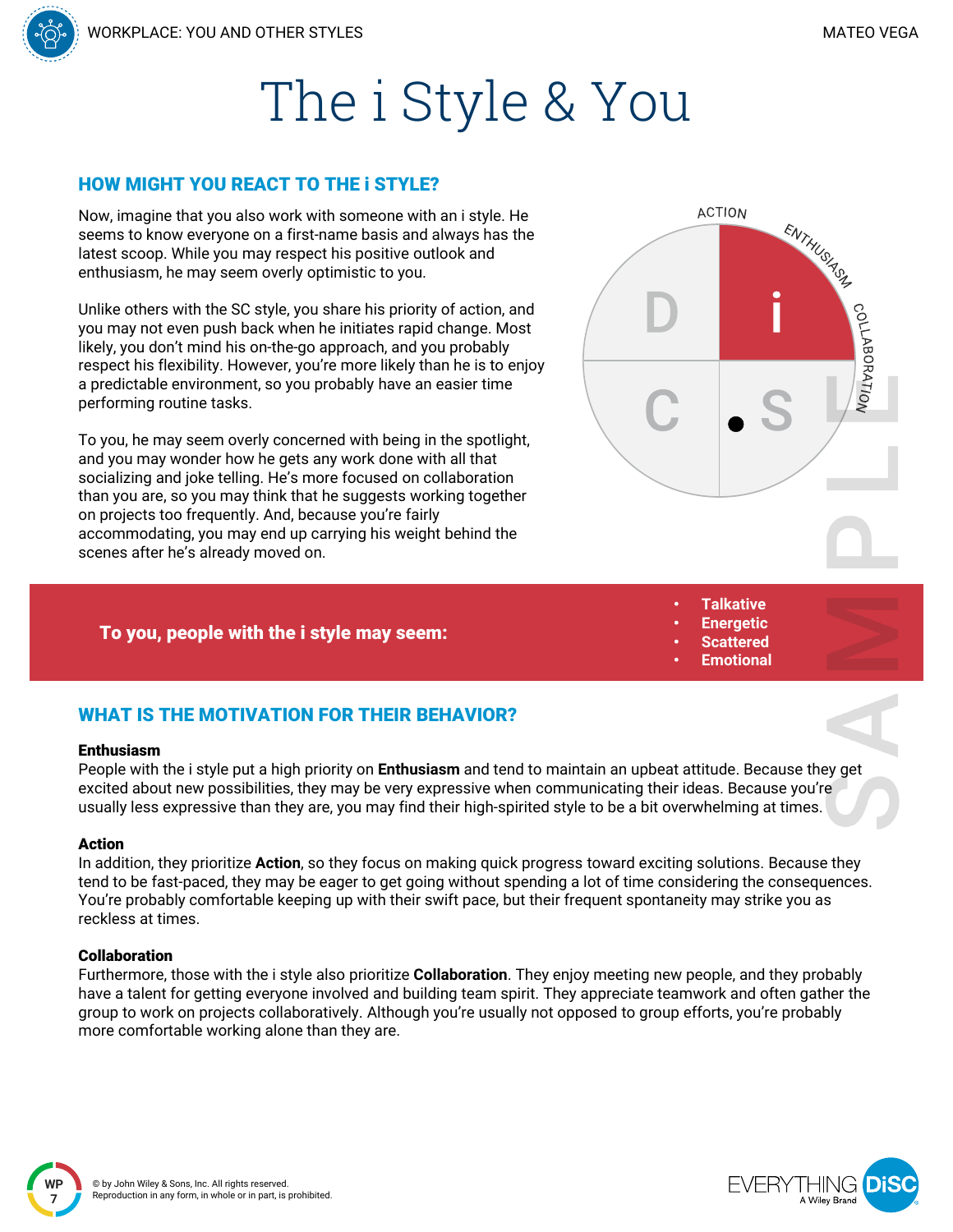COLLABORATION



#### HOW MIGHT YOU REACT TO THE S STYLE?

Now, let's imagine that you regularly interact with someone who has an S style and shares your desire to support the needs of others. To you, he seems humble and easygoing, and you're never afraid to ask him a question because he's always patient and happy to help. And because you're both so accommodating, you probably find it easy to work together on projects.

Around the office he's often referred to as a "rock," and because you also like maintaining stability and order, you may appreciate his ability to keep the group on an even keel. He is well-liked by everyone, and like you, he can always be counted on to perform his job consistently.

Like you, he tends to keep a low profile and to seem embarrassed when someone showers him with praise. Since he's so agreeable and cooperative, working together never feels like a competition. However, you may sometimes wish he'd spend more time focusing on the facts and less time trying to please everyone.

#### To you, people with the S style may seem:



- **Caring**
- **Gentle**
- **Considerate**
- **Dependable**

#### WHAT IS THE MOTIVATION FOR THEIR BEHAVIOR?

#### Support

People with the S style place a high priority on providing **Support**. They tend to be good listeners, and as a result, they're often seen as patient and accommodating. They don't hesitate to help out when they can, and they value a warm and easygoing environment. You probably find it easy to relate to their laidback, helpful approach, although you may feel they try too hard at times to meet people's needs.

#### **Stability**

In addition, they prioritize **Stability**, so they often focus on maintaining a predictable, orderly environment. Since they tend to be cautious, they're probably methodical and avoid rapid change whenever possible. Because you also avoid risks, you probably appreciate their preference to study their options carefully.

#### Collaboration

Furthermore, people with the S style also prioritize **Collaboration**. They enjoy working with others in a trusting, warm environment, and they may go out of their way to make sure people feel included and accepted. Although you probably appreciate their focus on friendly teamwork, you may feel that they emphasize group efforts a little more than you would like.



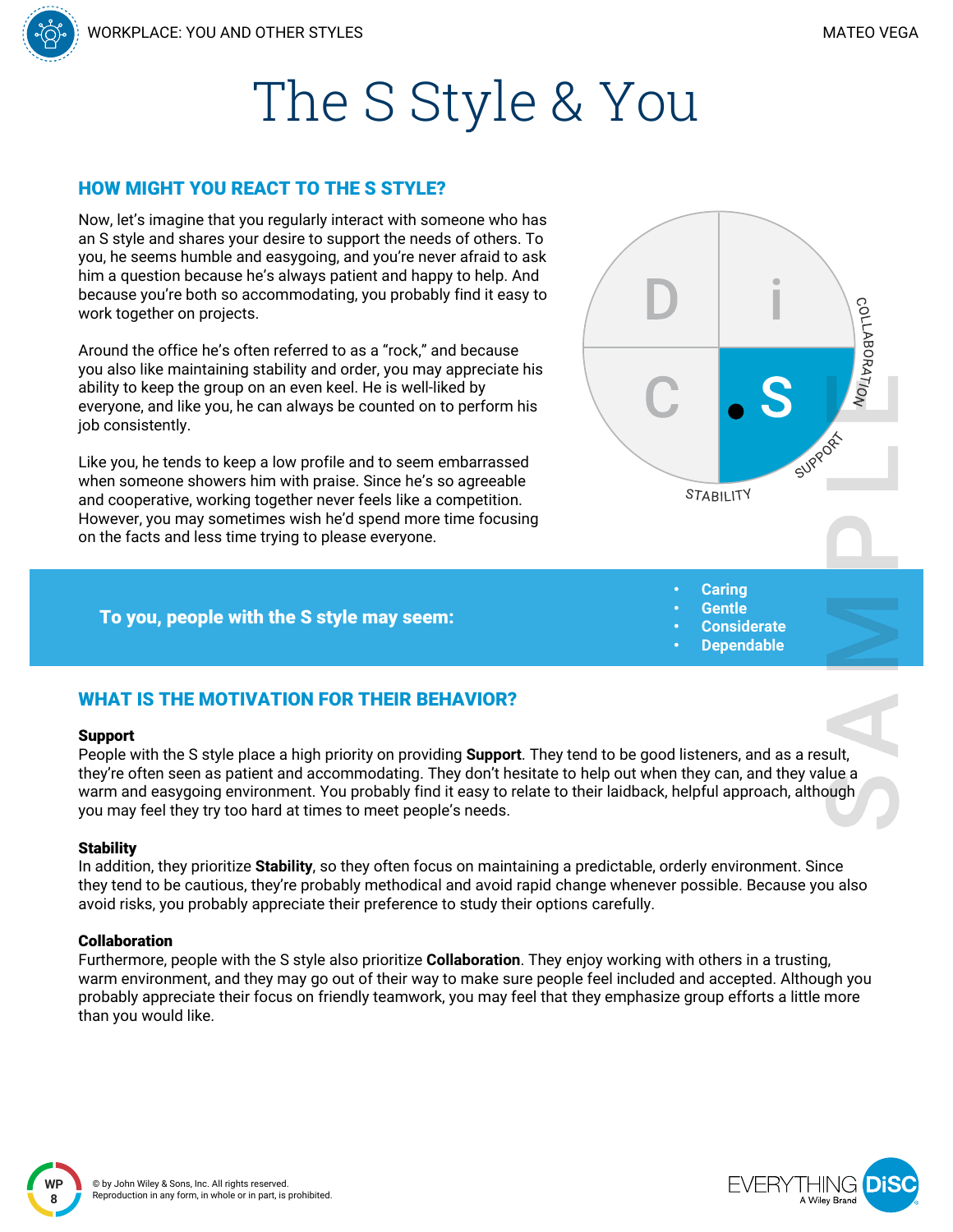

#### HOW MIGHT YOU REACT TO THE C STYLE?

Imagine that you regularly interact with someone who has a C style and shares your priority of accuracy. Like you, she's not highly sociable, and you can probably relate to her dedication to getting things done right. Because she shares your desire for quality and precision, she tends to hole up in her office for long stretches of time, checking her work two or three times before being satisfied. You probably appreciate these high standards.

Like you, this colleague wants a stable environment where she can ensure reliable outcomes. She often seems precise and methodical, and since you're also cautious, you probably appreciate that she takes the time to evaluate big decisions. And, because she likes to analyze risks, she's unlikely to push for the bold ideas or drastic changes that you prefer to avoid.

However, if the two of you have conflicting viewpoints, you may be intimidated by her unyielding arguments. And because she's so independent and often seems so skeptical, you may be hesitant to approach her about collaborating. Still, you probably appreciate that she follows through on commitments.

#### To you, people with the C style may seem:



- **Systematic**
- Reliable
- **Analytical**
- **Detached**

#### WHAT IS THE MOTIVATION FOR THEIR BEHAVIOR?

#### **Accuracy**

People with the C style place a high priority on **Accuracy**. Because they want to ensure superior results, they tend to analyze options rationally and separate emotions from facts. They value being precise, and as result, they will often ask in-depth or skeptical questions. While you may relate to their emphasis on creating sound solutions, you may sometimes want to see more warmth from them.

#### **Stability**

In addition, they prioritize **Stability**. Because they tend to value follow-through and restraint, they're uncomfortable with quick or risky decisions and prefer to take time to make an informed choice. They tend to analyze all the options, and they often make decisions that promise predictable outcomes. Because you also spend time ensuring dependable results, you may find it easy to relate to their cautious approach.

#### Challenge

Furthermore, people with the C style also prioritize **Challenge**. In their quest to find the most streamlined or productive method of completing their tasks, they may openly question ideas and point out flaws that others may have missed. Since you tend to be more accommodating, you may find them overly skeptical or fault-finding.

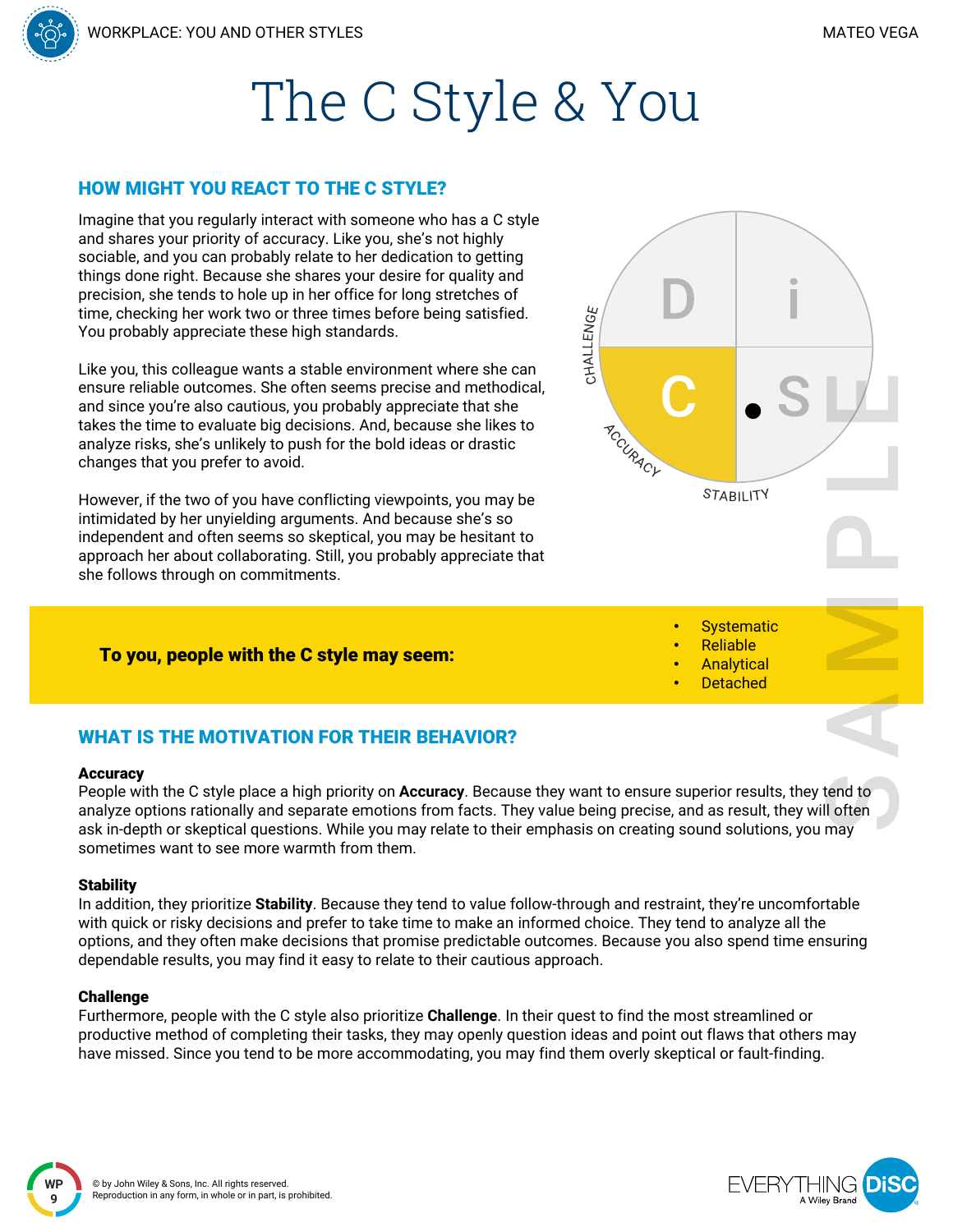**YOU WILL LEARN**

1. How to be more effective with each DiSC style 2. How to solve problems when working with each DiSC style 3. How to manage tension with each DiSC style

# **Build Better Relationships**

#### INTRODUCTION

While everyone wants good relationships in the workplace, we may disagree on what that really means. A first step is simply understanding what that looks like for each other—how do we want to be treated?

DiSC® helps you understand the various ways people approach communication and collaboration. In this section, you'll explore how to connect with your coworkers, based on strategies that take their style and priorities into consideration as well as your own.

With this information, you can meet your coworkers where they are, leading to smoother, more effective relationships and a work culture built on respect.

#### DiSC® MODEL AND WORKPLACE PRIORITIES

The priorities around the circle show where the different styles focus their energy at work. Your dot and surrounding comfort zone (shading) are also shown. Typically, people with the SC style have shading that touches Stability, Support, and Accuracy. Your shading stretches to include Action, which isn't characteristic of the SC style.

#### **ACTION** D style responds well to: i style responds well to: • Directness • Enthusiasm and excitement **Confidence** Positivity and optimism • Ability to get to the point • Warmth and openness quickly **HALLENG** S style responds well to: C style responds well to: ACCURACY • Facts and logic • Patience and calm • Calm and order • Warmth and acceptance Time and space to think things • Diplomacy and consideration through STABILITY

FVFRY I HINGE A Wiley Branc

Workplace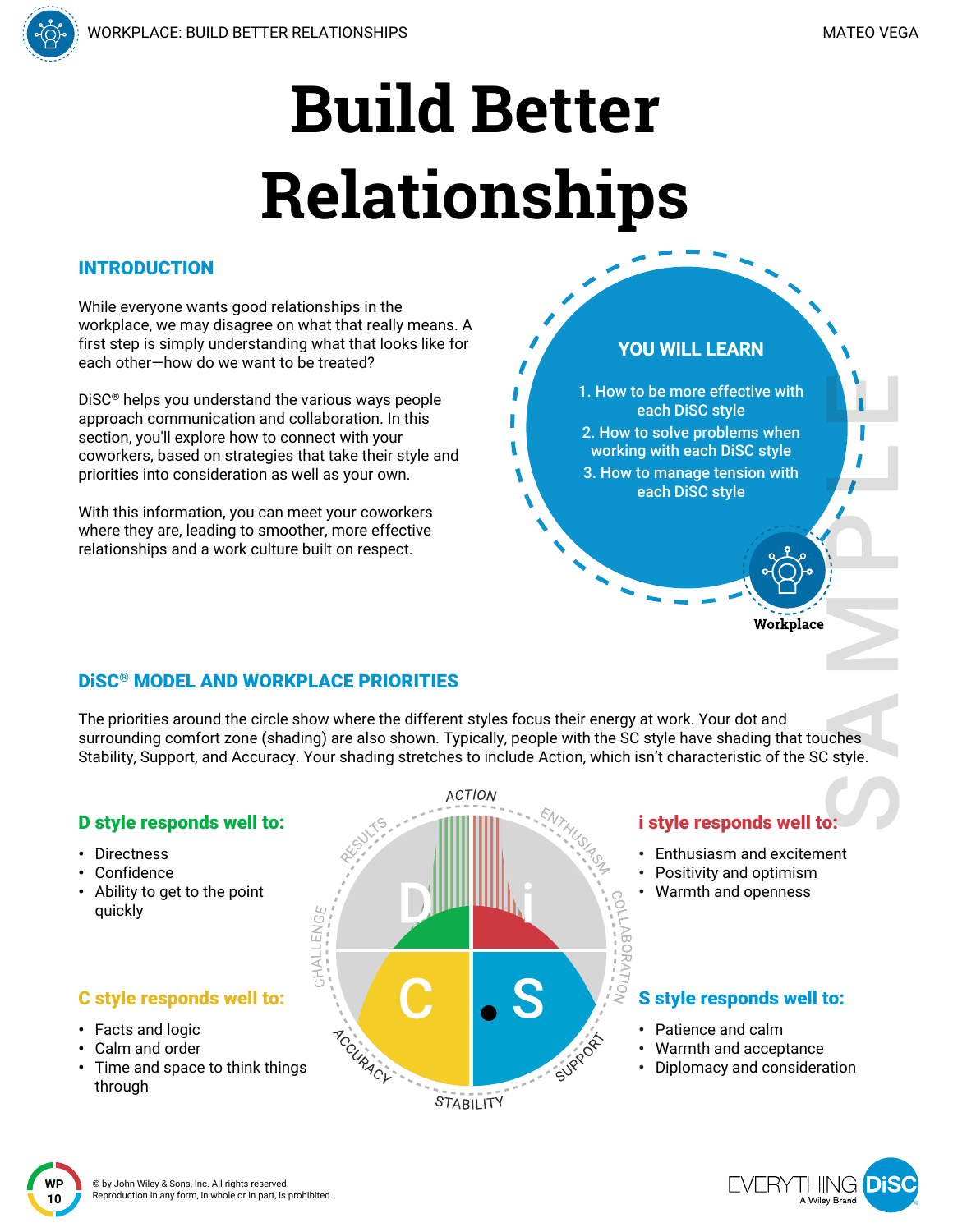**ACTION** 

RESULTS

CHALLENGE

## Connecting with D

#### WHEN YOU NEED TO BE MORE EFFECTIVE:

Mateo, people with the D style like to get right to the point, and this might affect the way you relate to one another. Since they're interested in rapid results, they're probably willing to be straightforward or even blunt. You're more likely to be cautious, so they may dominate discussions with you. While they may not see this as a problem, you probably feel somewhat intimidated by them. At the same time, they may grow frustrated by your hesitant approach.

Therefore, when you need to be more effective with people who have the D style, consider the following strategies:

- Talk to them about the big picture and the bottom line rather than getting caught up in the details.
- Speak up with your ideas and opinions early in the conversation.
- Acknowledge their desire for immediate results.

#### WHEN PROBLEMS NEED TO BE SOLVED:

People with the D style make quick, firm decisions in order to make progress and keep moving. Unlike others with the SC style, you also prioritize action, so you can identify with their desire to solve problems rapidly. However, because you tend to look at ideas carefully and methodically, they may view your approach as too hesitant or riskaverse, and this may cause them to dismiss your concerns.

Therefore, when solving problems with people who have the D style, consider the following strategies:

- Take a firm stance when presenting your ideas.
- Speak up about your concerns, but remember to give their bold solutions a fair chance.
- Emphasize your shared desire to act quickly.

#### WHEN THINGS GET TENSE:

Because you want everyone to get along, you're less likely than your "D" coworkers to challenge ideas and address issues directly. They're probably very frank and even argumentative in conflict, and, because you're uncomfortable with aggression or emotionally-charged situations, you may avoid discussing problems altogether. They may misread your compliance as agreement, assuming the situation is resolved when you haven't even made your needs known.

Therefore, when things get tense with people who have the D style, consider the following strategies:

- Avoid becoming intimidated by their assertiveness.
- Focus on being diplomatic but direct.
- Remember that burying your feelings may just prolong the conflict.



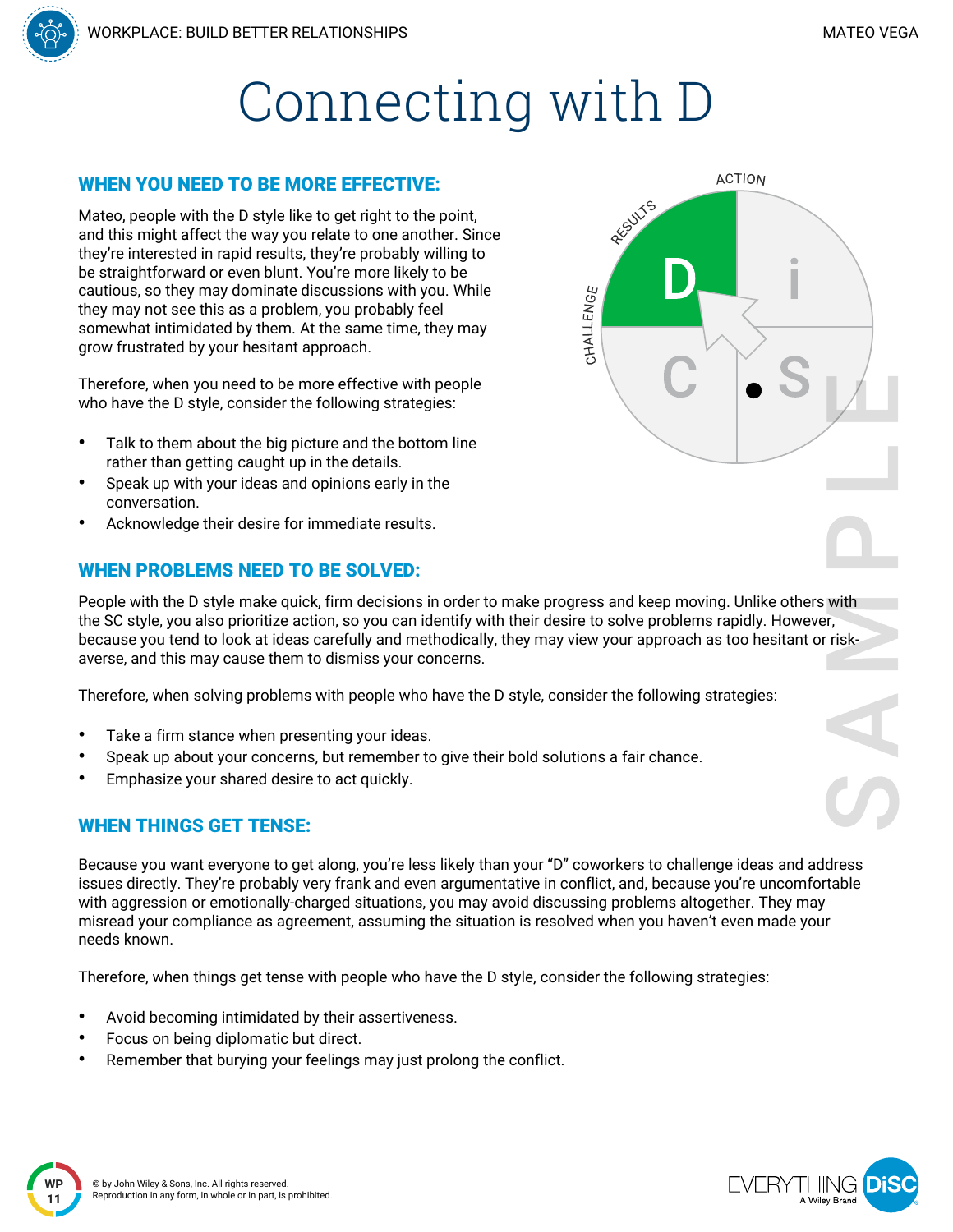COLLABORATION

ENTHUSA<sup>SA</sup>

**ACTION** 



#### WHEN YOU NEED TO BE MORE EFFECTIVE:

Because people with the i style are extremely outgoing, Mateo, they probably place a higher priority on collaboration than you tend to do. They want to create a lively team spirit, while you probably respond better to logic and consistency, which is typical of the SC style. As a result, they may see you as restrained or detached, while their push to collaborate and socialize might make you uncomfortable.

Therefore, when you need to be more effective with people who have the i style, consider the following strategies:

- Recognize the value of their interest in personal connections.
- Join their collaborative efforts to show that you don't discount the benefits of teamwork.
- Show respect for their spontaneity, high energy, and optimism.

#### WHEN PROBLEMS NEED TO BE SOLVED:

People with the i style like to dive right in and move quickly, and unlike others with the SC style, you also prioritize action and want to progress rapidly toward a solution. However, while they're usually prepared to decide spontaneously, you tend to look at the options a bit more carefully when making major decisions. And even though you may agree on the need for swift action, their innovative solutions might clash with your preference for more traditional answers.

Therefore, when solving problems with people who have the i style, consider the following strategies:

- Be open to creative solutions, but help them see the potential pitfalls they may have overlooked.
- Avoid letting your desire for analysis and conventional ideas overrule strategies that could bring better outcomes.
- Capitalize on your shared energy, especially when the situation requires a quick resolution.

#### WHEN THINGS GET TENSE:

Because people with the i style want to maintain friendly relationships, they share your tendency to initially gloss over differences. However, they're so focused on being heard that they're more likely to become emotional and lash out when confronted. You're much more interested in order and harmony, so their outbursts may make you uncomfortable. In fact, you may give in or shut down just to avoid an emotionally-charged situation, which can cause the conflict to drag on unresolved.

Therefore, when things get tense with people who have the i style, consider the following strategies:

- Refrain from burying your own opinions just to keep the peace.
- Avoid giving in to their demands or withdrawing from the dispute too quickly.
- Let them know that facing the disagreement now will help you maintain a good relationship down the road.

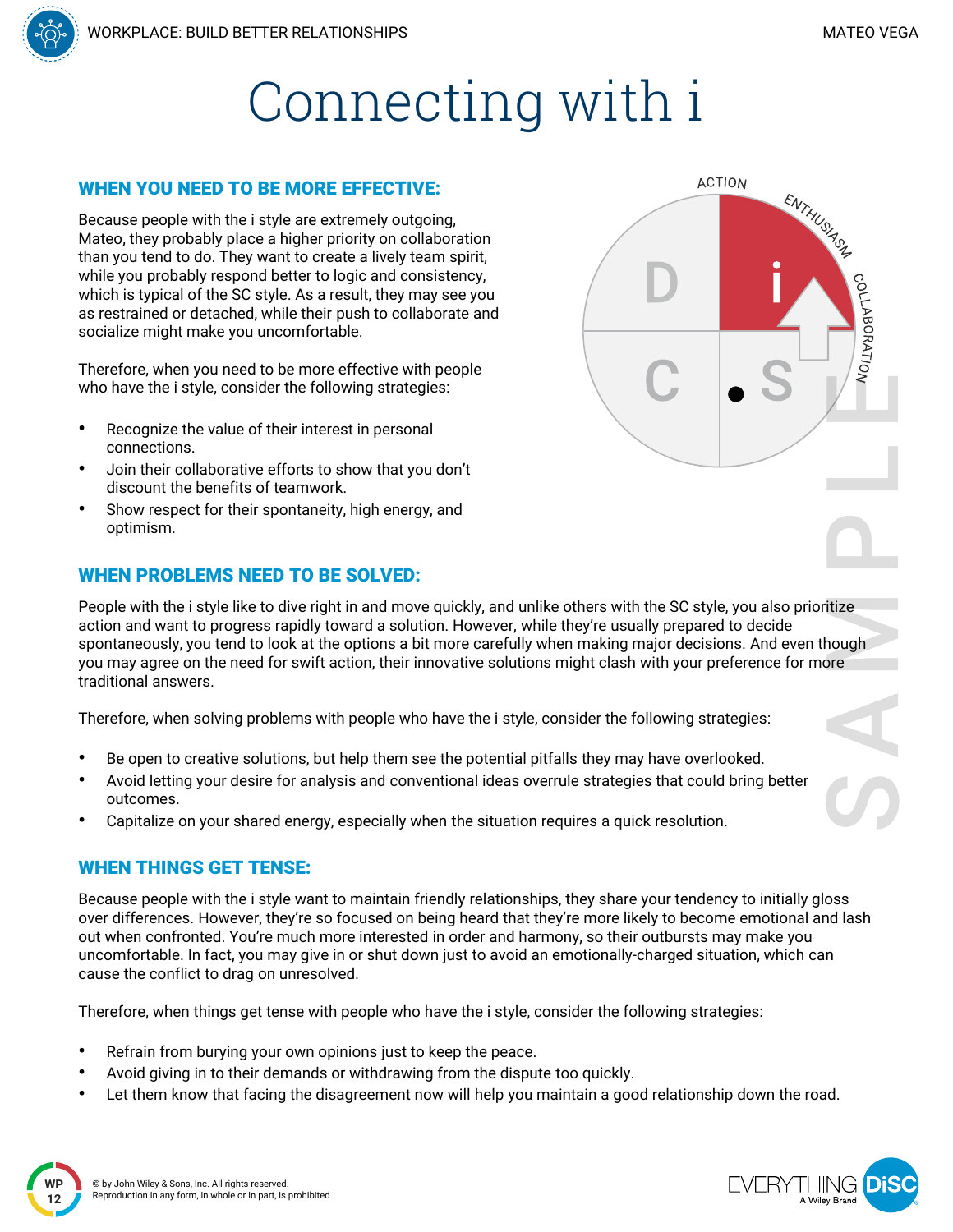### Connecting with S

#### WHEN YOU NEED TO BE MORE EFFECTIVE:

People with the S style value cooperation and friendly interaction, Mateo, and this might affect the way you relate to one another. While you both like an orderly work environment, they're probably more interested in collaborating than you are. As a result, they may see you as somewhat detached. Furthermore, because the two of you value harmony, you may avoid unpleasant topics, and this may prevent necessary discussions from happening.

Therefore, when you need to be more effective with people who have the S style, consider the following strategies:

- Avoid being so accommodating to each other that you hide what you're really thinking.
- Don't let your shared diplomacy keep you from acknowledging real issues.
- Avoid coming across as overly reserved, and work collaboratively with them when possible.

#### WHEN PROBLEMS NEED TO BE SOLVED:

Like people with the S style, you probably hesitate before making decisions when it comes to solving problems. This is probably especially true when you're facing rapid change, and your focus on methodical analysis may also contribute to situations going unresolved. In addition, both of you may steer clear of bold decisions, and this could stunt growth and innovation.

Therefore, when solving problems with people who have the S style, consider the following strategies:

- Establish a deadline for coming to a solution, and find ways to make minor decisions more quickly together.
- Consider risks and weigh the evidence, but remember that more adventurous ideas sometimes yield better results.
- Share your concerns, but try not to get bogged down in the potential problems.

#### WHEN THINGS GET TENSE:

Because people with the S style want to support others, they avoid rocking the boat and upsetting the people around them. You both shy away from open conflict, so you may tiptoe around disagreements rather than confront any issues between you. While you may think that you're simply maintaining order and harmony, your shared failure to address conflict directly may cause communication to break down and hidden hostility to intensify.

Therefore, when things get tense with people who have the S style, consider the following strategies:

- Take a more straightforward approach and show a desire to work through the conflict quickly but thoroughly.
- Be aware that holding in your feelings could be more harmful than speaking candidly.
- Even after you resolve the situation, check in with them to make sure the conflict is truly in the past.





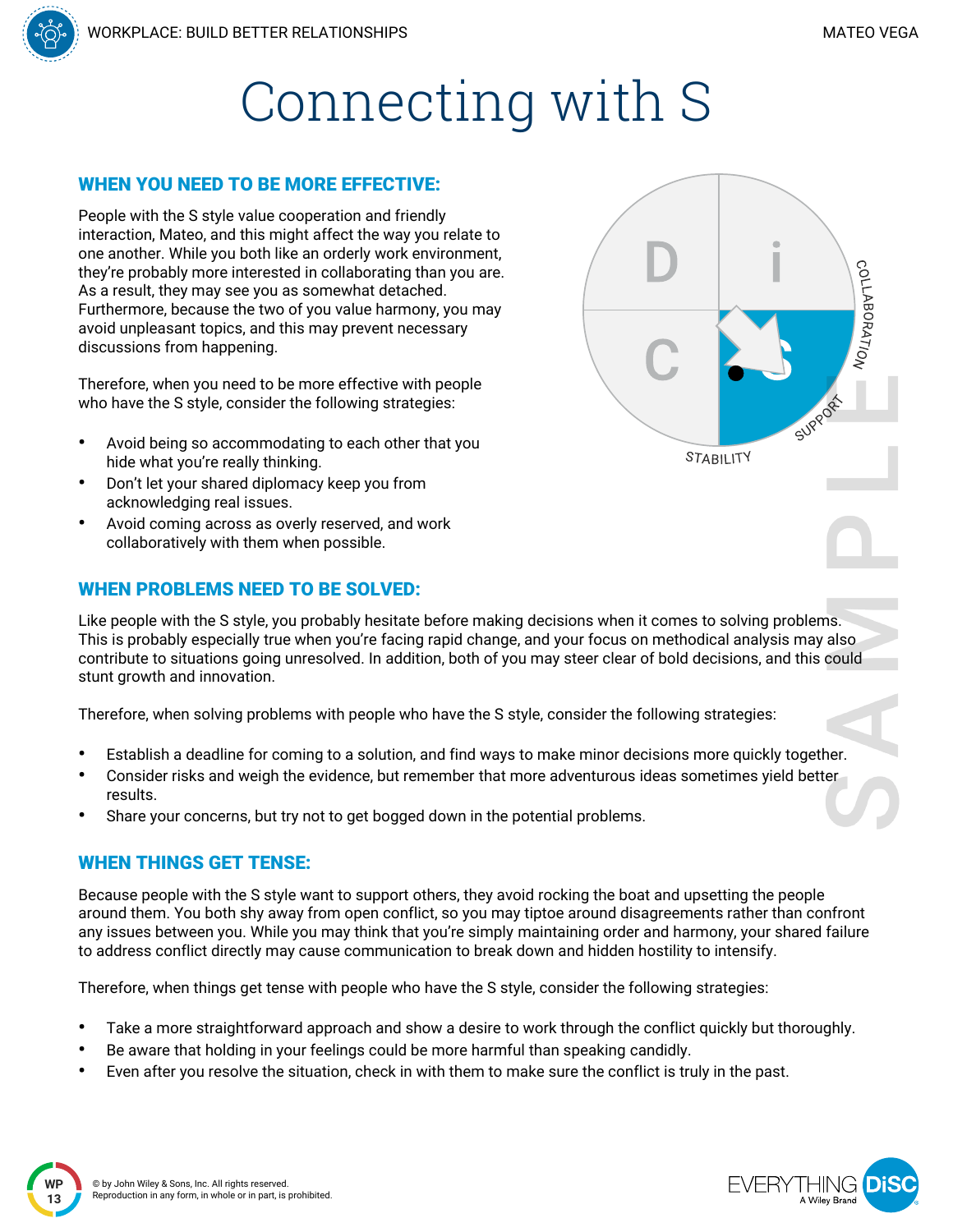

#### WHEN YOU NEED TO BE MORE EFFECTIVE:

Mateo, people with the C style would often rather focus on facts than feelings, and this might affect the way you relate to one another. They may appreciate your methodical, logical approach. However, they may ignore social niceties and get right to business, and this may feel somewhat impersonal to you. At the same time, you both tend to be fairly reserved, so communication between you may be more restricted and polite.

Therefore, when you need to be more effective with people who have the C style, consider the following strategies:

- Focus on logical ideas and rational plans.
- Allow time to get to know each other better to avoid misunderstandings.
- Respect their preference to work independently and don't be put off by their more detached approach.

#### WHEN PROBLEMS NEED TO BE SOLVED:



Therefore, when solving problems with people who have the C style, consider the following strategies:

- Set a timeline for finding a solution and, if necessary, look to external systems or people to provide a sense of urgency.
- Avoid getting bogged down in the details.
- Work toward the best solution, but remember that perfectionism could lead to missed opportunities.

#### WHEN THINGS GET TENSE:

Because people with the C style often view conflict as a disagreement over who is correct, they usually avoid direct aggression and focus on challenging the reasoning behind an argument. However, like you, they tend to withdraw from emotionally-charged situations. As a result, neither of you is likely to initiate confrontations, so you may fail to discuss difficult issues. In such cases, you may bury your feelings and allow the situation to linger.

Therefore, when things get tense with people who have the C style, consider the following strategies:

- Address the conflict directly rather than letting things simmer.
- Give them time to present their side, but avoid giving in just to avoid an unpleasant conversation.
- Support your opinion with logic and facts.



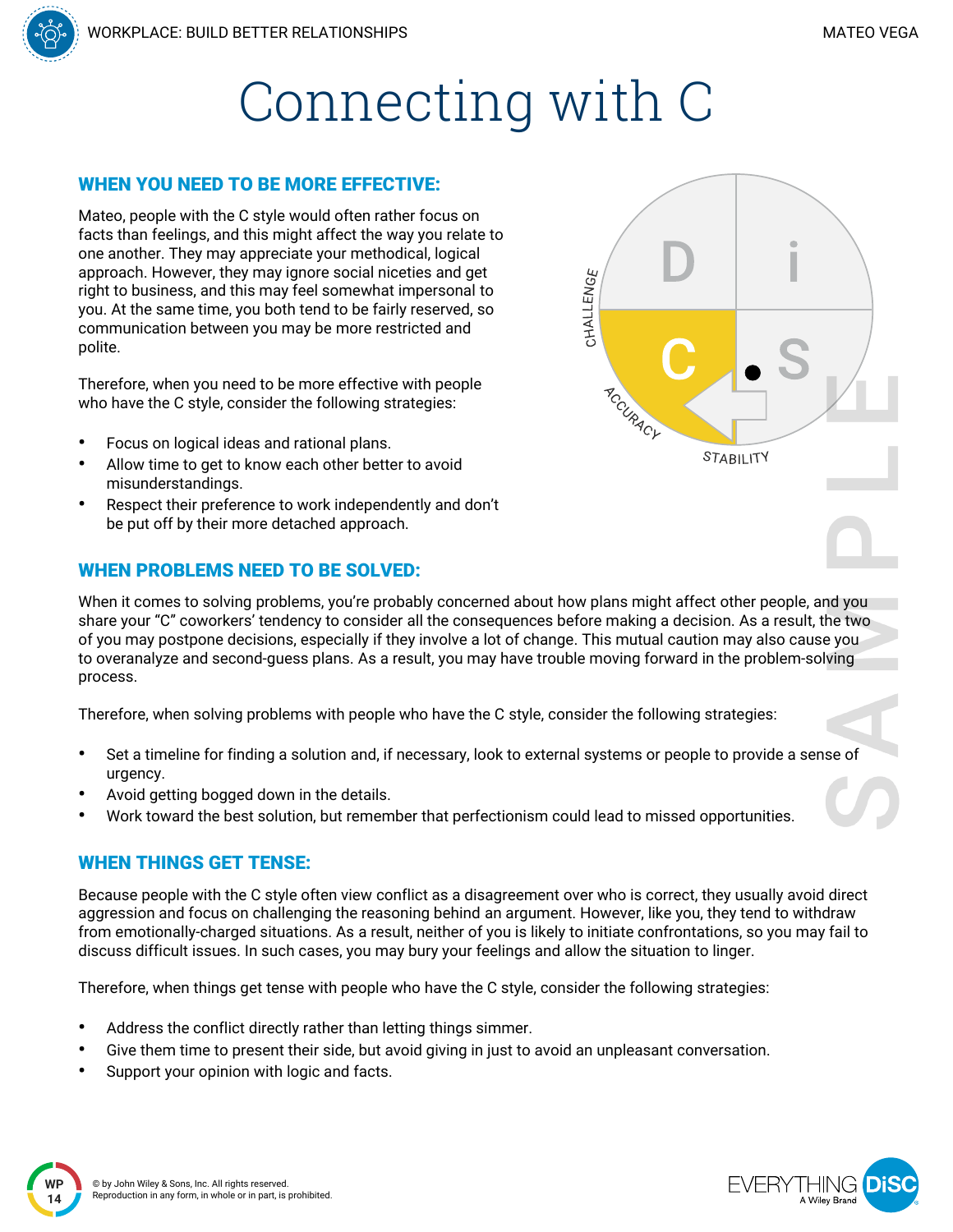# Personalized Style Index



**DC STYLE Goals:** Independence, personal accomplishment

> **Judges others by:** Competence, common sense

**Influences others by:** High standards, determination

**Overuses:** Bluntness; sarcastic or condescending attitude

**Under pressure:** Becomes overly critical

**Fears:** Failure to achieve their standards

**Would increase effectiveness through:** Warmth, tactful communication

Mateo, people with the DC style want to explore all options and make sure that the best possible methods are used. As a result, they may be very questioning and skeptical of other people's ideas. You aren't as questioning as they are, so you may have trouble relating to their challenging approach.

In addition, they're also focused on getting results, so they're often very direct and straightforward. When they're concentrating on the bottom line, they may overlook the feelings of others. You may have trouble relating to what you see as an excessive drive for results.

Finally, those with the DC style also ensure accuracy. Because they want to control the quality of their work, they prefer to work independently, and they may focus on separating emotions from facts. Since you also like to maintain high standards, you can probably relate to their objective, analytical approach.



**D STYLE Goals:** Bottom-line results, victory

**Judges others by:** Ability to achieve results

**Influences others by:** Assertiveness, insistence, competition

**Overuses:** The need to win, resulting in win/lose situations

**Under pressure:** Becomes impatient and demanding

**Fears:** Being taken advantage of, appearing weak

**Would increase effectiveness through:** Patience, empathy

People with the D style are strong-willed individuals who prioritize getting results. Because they want to make their mark, they constantly look for new challenges and opportunities. Since you tend to focus more on supporting others, you may find their competitiveness difficult to relate to.

In addition, they also tend to be action-oriented, so they often focus on achieving their goals quickly and forcefully. Since they are often very fast-paced, they like it when people cut to the chase. You're also comfortable moving at a fast pace, but you may prefer a bit more time to think things through.

Furthermore, those with the D style also speak up when they see a problem. Because they want to control outcomes, they're often questioning and independent-minded. Since you tend to be a little less critical, you may find it a bit difficult to relate to their challenging approach.



**Di STYLE Goals:** Ouick action, new opportunities

> **Judges others by:** Confidence, influence

**Influences others by:** Charm, bold action

**Overuses:** Impatience, egotism, manipulation

**Under pressure:** Becomes aggressive, overpowers others

**Fears:** Loss of power

**Would increase effectiveness through:** Patience, humility, consideration of others' ideas

People with the Di style move at a fast pace, and they probably come across as adventurous and bold. Because they grow bored easily, these individuals often seek out unique assignments and leadership positions. Since you also like to maintain a fast pace, you can probably relate well to their high-energy approach to work.

In addition, they're focused on getting results, so they often work to accomplish their goals rapidly. While they are competitive, they can also use charm to persuade others to help them succeed. You may think they are too focused on results.

Finally, those with the Di style tend to be energetic and enthusiastic, so they may come across as charming and fun. They probably use their excitement to inspire others and to create a lively environment. You may have trouble relating to their high-spirited approach.

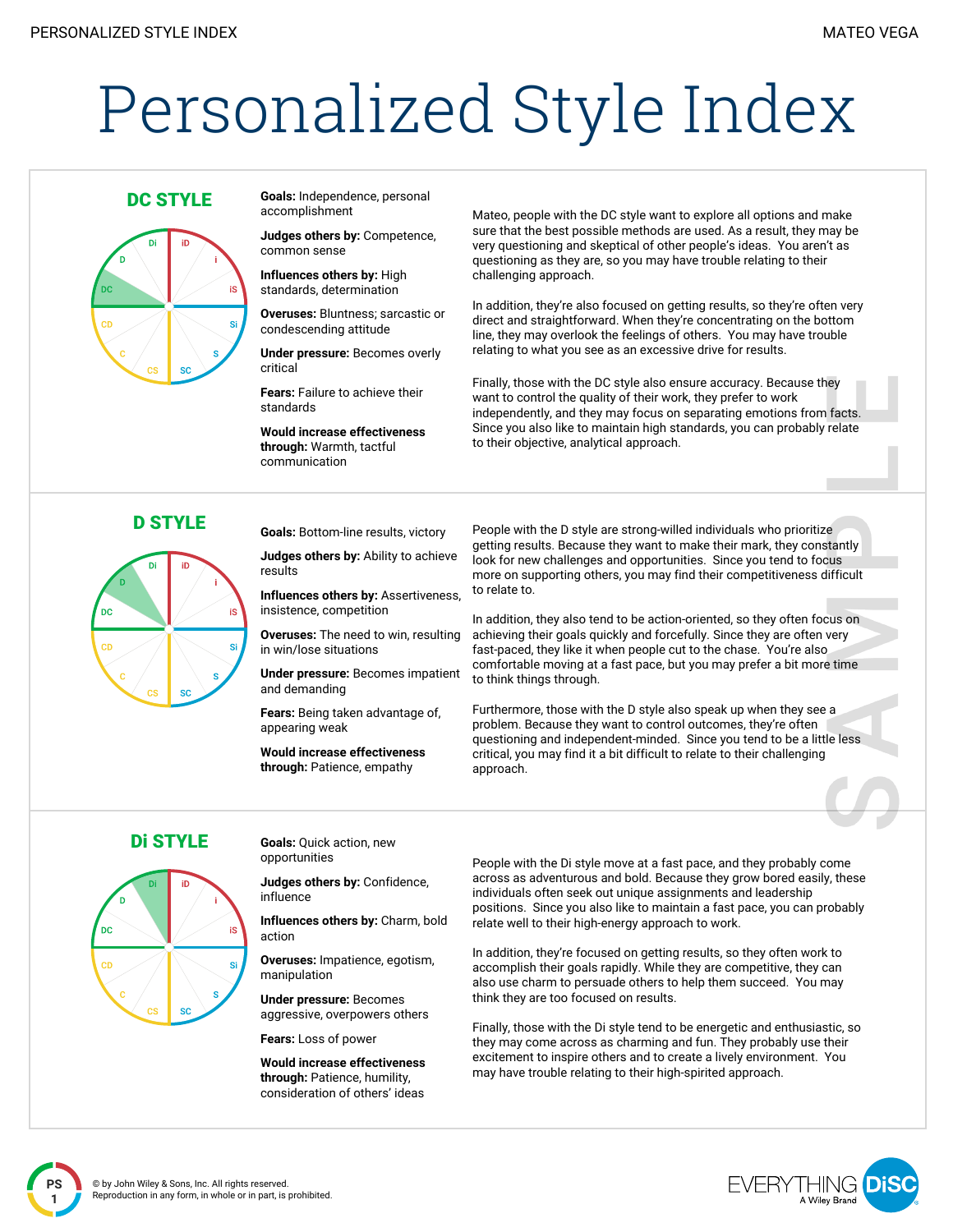

**Judges others by:** Ability to think

**Influences others by:** Boldness,

**Overuses:** Impulsiveness,

**Under pressure:** Becomes impulsive,

**Fears:** Fixed environments, loss of approval or attention

**Would increase effectiveness through:** Focusing on the details, patience, listening to others

Mateo, people with the iD style value taking action, so they tend to focus on moving toward their goals quickly. They like to maintain a fast pace, and they're probably comfortable making decisions on the fly. Because you share their active pace, you may join them in working to create momentum.

In addition, they tend to be enthusiastic, and they may come across as high-energy people who like to rally others around a common goal. Most likely, they maintain an upbeat attitude and bring a genuine optimism to their work. You may think their high level of enthusiasm is a bit distracting.

Furthermore, those with the iD style focus on getting results, so they may come across as ambitious and goal-oriented. Most likely, they enjoy leveraging relationships to achieve new accomplishments. To you, it may seem that their quest for results overlooks other important factors.



**i STYLE Goals: Popularity, approval,** excitement

> **Judges others by:** Openness, social skills, enthusiasm

**Influences others by:** Charm, optimism, energy

**Overuses:** Optimism, praise

**Under pressure:** Becomes disorganized, gets overly expressive

**Fears:** Rejection, not being heard

**Would increase effectiveness through:** Being more objective, following through on tasks

People with the i style put a high priority on enthusiasm and tend to maintain an upbeat attitude. They get excited about new possibilities, and they may be very expressive when communicating their ideas. Because you're usually less expressive than they are, you may find their high-spirited style to be a bit overwhelming at times.

In addition, they are action-oriented, so they often focus on making quick progress toward exciting solutions. Since they tend to be fastpaced, they may be eager to get going without spending a lot of time considering the consequences. You're probably comfortable keeping up with their swift pace, but their frequent spontaneity may strike you as reckless at times.

Furthermore, those with the i style also appreciate collaboration. They usually enjoy meeting new people, and they may have a talent for getting everyone involved and building team spirit. Although you're usually not opposed to group efforts, you're probably more comfortable working alone than they are.

**iS STYLE Goals: Friendship** 

**Judges others by:** Ability to see good in others, warmth

**Influences others by:** Agreeableness, empathy

**Overuses:** Patience with others, indirect approaches

**Under pressure:** Takes criticism personally, avoids conflict

**Fears:** Pressuring others, being disliked

**Would increase effectiveness through:** Acknowledging others' flaws, confronting problems

People with the iS style value collaboration, so they enjoy teaming up with others as much as possible. Because they want everyone to feel included, they tend to spend time and energy getting people involved. Since you appreciate opportunities to work independently, you may not relate to their emphasis on team efforts.

In addition, they tend to be enthusiastic, and they're likely to bring a positive attitude to their work and relationships. They're light-hearted and encouraging, and they often like to spread their optimistic spirit to others. You tend to be less expressive than they are, and you may have trouble relating to their happy-go-lucky approach.

Furthermore, those with the iS style tend to be flexible people who want what's best for the group. When others struggle, they tend to show concern and offer uncritical support. Since you share their desire to help others, you can probably relate to their patient, accepting approach.

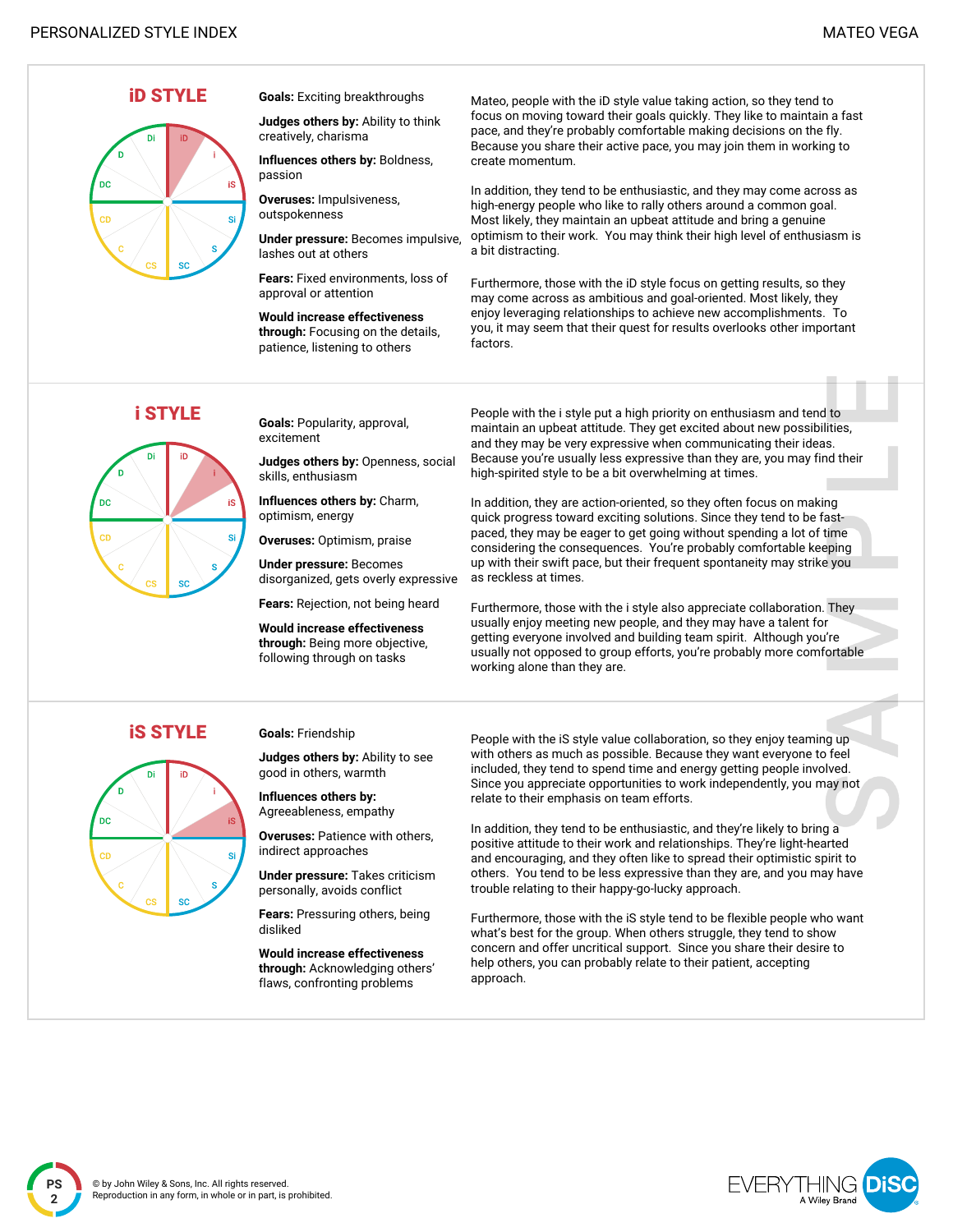

**Si STYLE Goals:** Acceptance, close relationships

> **Judges others by:** Receptivity to others, approachability

**Influences others by:** Showing empathy, being patient

**Overuses:** Kindness, personal connections

**Under pressure:** Avoids conflict, tries to make everyone happy

**Fears:** Being forced to pressure others, facing aggression

**Would increase effectiveness through:** Saying "no" if necessary, addressing issues

Mateo, people with the Si style are highly collaborative, and they like to involve others in making decisions. Most likely, they try to build team spirit and are less concerned with individual accomplishment. Because you tend to prefer working alone, you may have trouble understanding their strong interest in group efforts.

In addition, they're also supportive, so they tend to place a high importance on the needs of others. Because they have an accommodating nature, they're often willing to set aside their own opinions and needs to help others. Since you probably share their interest in people's feelings, you may find it easy to relate to their tendency to look out for others.

Furthermore, those with the Si style usually come across as cheerful and upbeat. They tend to see the positive in most situations, and they're encouraging of other people's ideas. Most likely, you have trouble relating to their expressive style.



**S STYLE** Goals: Harmony, stability

**Judges others by:** Dependability, sincerity

**Influences others by:** Accommodating others, consistent performance

**Overuses:** Modesty, passive resistance, compromise

**Under pressure:** Gives in, avoids revealing true opinions

**Fears:** Letting people down, rapid change

**Would increase effectiveness through:** Displaying self-confidence, revealing true feelings

People with the S style place a high value on providing support. They tend to be good listeners, and as a result they're often seen as patient and accommodating. You probably find it easy to relate to their laidback, helpful approach, although you may feel they try too hard at times to meet people's needs.

In addition, they often focus on maintaining a predictable, orderly environment. Since they tend to be cautious, they may use a methodical pace and avoid rapid change whenever possible. Because you also avoid risks, you probably appreciate their preference to study their options carefully.

Furthermore, people with the S style also value collaboration. Because they appreciate a trusting, warm environment, they may go out of their way to make sure people feel included and accepted. Although you probably appreciate their focus on friendly teamwork, you may feel that they emphasize group efforts a little more than you would like.



**SC STYLE Goals:** Calm environment, fixed objectives, steady progress

> **Judges others by:** Reliability, realistic outlook, even temperament

**Influences others by:** Diplomacy, self-control, consistency

**Overuses:** Willingness to let others lead, humility

**Under pressure:** Becomes inflexible, hinders spontaneity, complies

**Fears:** Time pressure, uncertainty, chaos

**Would increase effectiveness through:** Initiating change, speaking up

People with the SC style place a high priority on stability and attaining consistent outcomes. Because they tend to be cautious, they may prefer to work in a predictable environment that won't bring a lot of surprises. Since you share their desire for stability, you can probably appreciate their careful, methodical approach.

In addition, they're supportive, so they tend to be accommodating and willing to forfeit their own needs and preferences when necessary. They're usually patient and diplomatic, and they aren't likely to become overly emotional when pushed. Because you share a willingness to help others, you probably find it easy to relate to their patient, obliging approach.

Furthermore, those with the SC style focus on accuracy. They tend to work systematically to produce quality work and effective solutions, and they may be fairly analytical at times. You probably relate well to their interest in producing solid, error-free work.